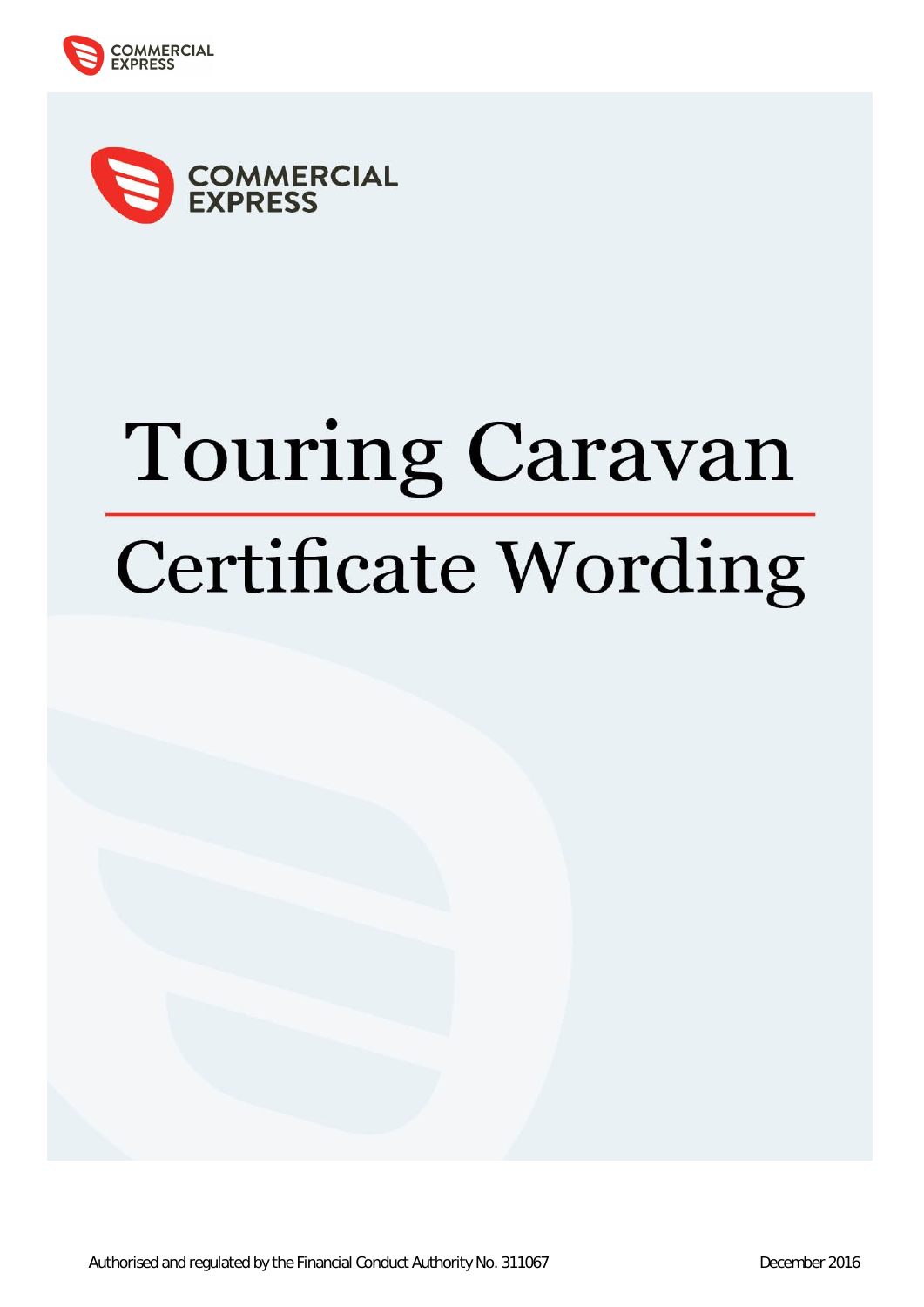

# **Touring Caravan Certificate Wording**

# **Introduction**

In return for payment of the premium shown in the **schedule**, **we** agree to insure **you,** subject to the terms and conditions contained in or endorsed on this insurance, against loss or damage **you** sustain or legal liability **you** incur for accidents happening during the **period of insurance**.

Wherever the following words appear in bold in this policy they will have the meanings shown in the Definitions section.

This document, the **schedule** and any endorsement(s) attached form **your** policy.

This document sets out the conditions of the policy between **you** and **us**. It should be kept in a safe place.

Please read the whole document carefully. It is arranged in different sections. It is important that:

- **you** check that the sections **you** have requested are included in the **schedule**;
- **you** check that the information **you** have given **us** is accurate see the "Information You have given Us" section;
- **you** notify **your** broker as soon as practicable of any inaccuracies in the information you have given **us**;
- **you** comply with **your** duties under each section and under the insurance as a whole.

**Important Information - Information You have given Us** 

In deciding to accept this policy and in setting the terms and premium, **we** have relied on the information **you** have given **us**. **You** must take care when answering any questions **we** ask by ensuring that all information provided is accurate and complete.

If **we** establish that **you** deliberately or recklessly provided **us** with false or misleading information **we** will treat this policy as if it never existed and decline all claims.

If **we** establish that **you** carelessly provided **us** with false or misleading information it could adversely affect your policy and any claim. For example, **we** may:

- treat this policy as if it had never existed and refuse to pay all claims and return the premium paid. **We** will only do this if **we** provided **you** with insurance cover which **we** would not otherwise have offered;
- amend the terms of **your** insurance. **We** may apply these amended terms as if they were already in place if a claim has been adversely impacted by **your** carelessness;
- reduce the amount **we** pay on a claim in the proportion the premium **you** have paid bears to the premium **we** would have charged **you**; or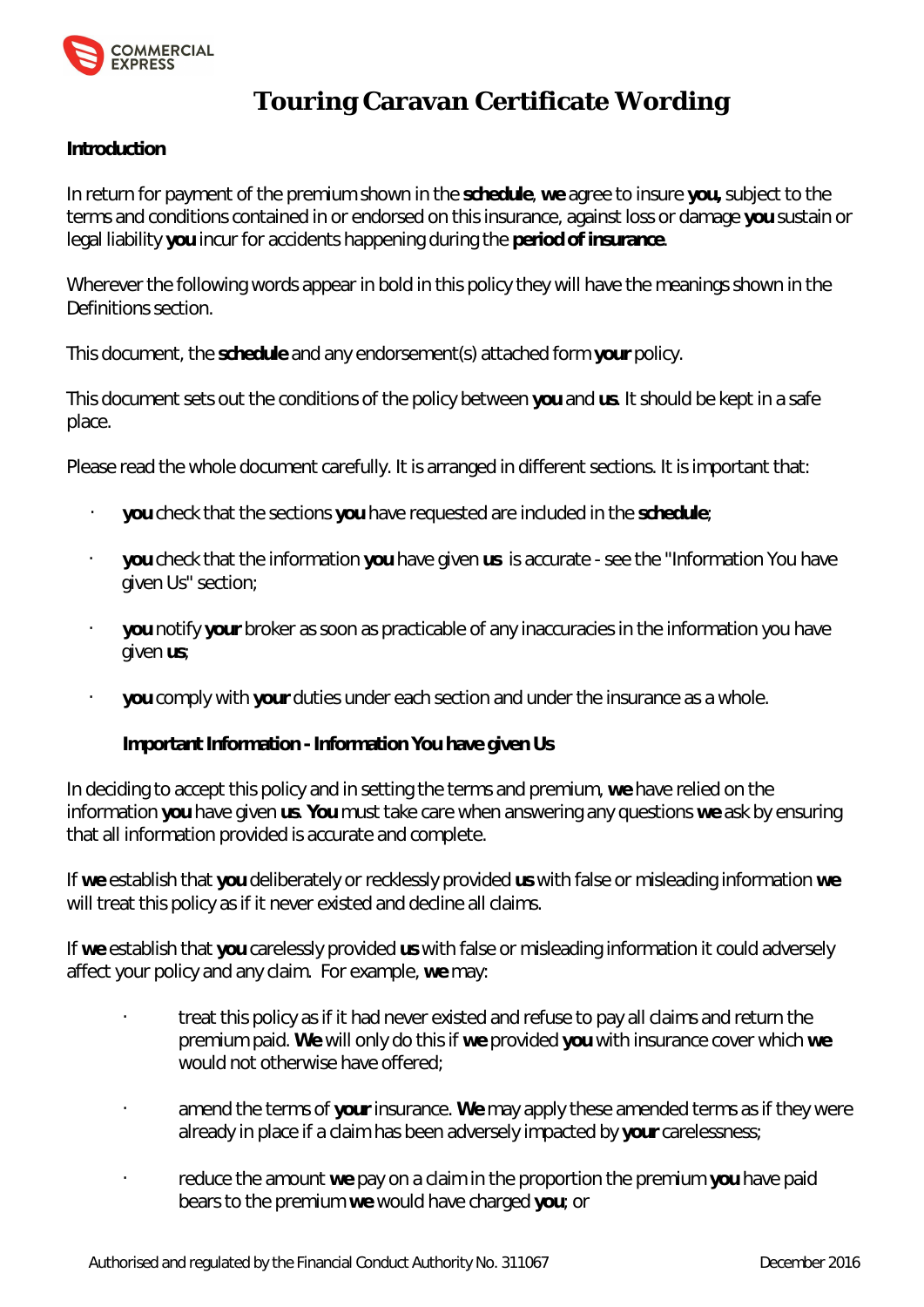

• cancel **your** policy in accordance with the Right to cancel condition below.

**We** or **your** insurance **broker** will write to **you** if **we**:

- intend to treat **your** policy as if it never existed; or
- need to amend the terms of **your** policy.

If **you** become aware that information **you** have given **us** is inaccurate, **you** must inform **your broker** as soon as practicable.

Notifying **us** of any changes or inaccuracies

**You** must notify **your broker**:

- without delay if **you** become aware that information you have given **us** is inaccurate;
- within fourteen (14) days of **you** becoming aware about any changes in the information **you** have provided to **us** which happens before or during the **period of insurance.**

When **we** are notified that information **you** previously provided is inaccurate, or of any changes to that information, **we** will tell **you** if this affects **your** insurance. For example, **we** may amend the terms of **your** insurance, or require **you** to pay more for **your** insurance, or cancel **your** insurance in accordance with the "Cancellation" clause below.

**Important Information - "Policyholder Notices"** 

# **Cancellation**

**You** can also cancel this policy at any time by writing to **your broker**.

**We** can cancel this policy by giving **you** thirty (30) days' notice in writing.

**We** will only do this for a valid reason (examples of valid reasons are as follows):

- Non-payment of premium;
- A change in risk occurring which means that we can no longer provide you with insurance cover;
- Non-cooperation or failure to supply any information or documentation we request;
- Threatening or abusive behaviour or the use of threatening or abusive language.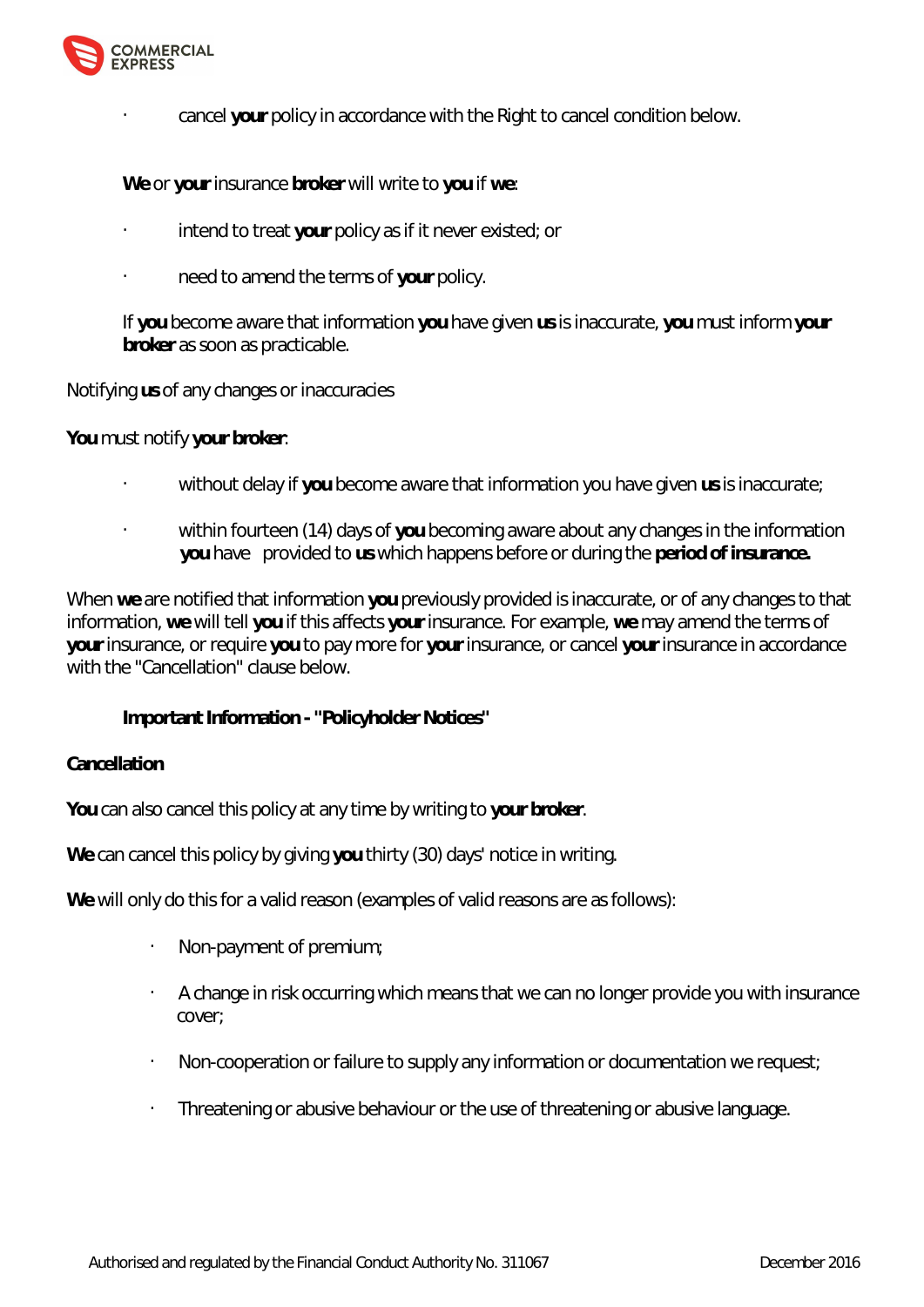

# **Refund of Premium**

**You** have a statutory right to cancel this policy by writing to your broker within fourteen (14) days of either:

- the date you receive this policy; or
- the start of the period of insurance

whichever is the later.

If this insurance is cancelled then, provided **you** have not made a claim, **you** will be entitled to a refund of any premium paid, subject to a deduction for any time for which **you** have been covered. This will be calculated on a proportional basis. For example, if **you** have been covered for six (6) months, the deduction for the time **you** have been covered will be half the annual premium.

If **you** cancel this insurance outside of the statutory right period, there may be an additional charge, as stated in the **schedule**, to cover the administrative cost of providing the insurance.

If **we** pay any claim, in whole or in part, then no refund of premium will be allowed.

If **you** do not exercise your right to cancel **your** policy, it will continue in force and **you** will be required to pay the premium.

If **You** or **US** cancel the certificate, and **You** have not made a claim during the current period of insurance, **We** shall calculate the proportionate premium for the period **You** have been insured and will refund any balance, less an administration fee, for any remaining period of cover. No premium will be refunded for amounts under £25.00 + IPT + any fees that have been paid to ourselves

**Claims**

How to make a claim

To make a claim simply call our 24 hours claims help line telephone number: 0345 604 6615 or 02920 558639.

At the time of making a claim, you will be asked:

The **Certificate** number stated on your schedule and full details of the claim.

# Things you must do

**You** must comply with the following conditions. If **you** fail to do so, **we** may not pay **your** claim, or any payment could be reduced.

- 1. **You** must notify **your** broker as soon as practicable giving full details of what has happened.
- 2. **You** must provide **your broker** with any other information **we** may require.
- 3. **You** must forward to your broker as soon as practicable, but no later than fourteen (14) days, if a claim for liability is made against **you**, any letter, claim, writ, summons or other legal document you receive.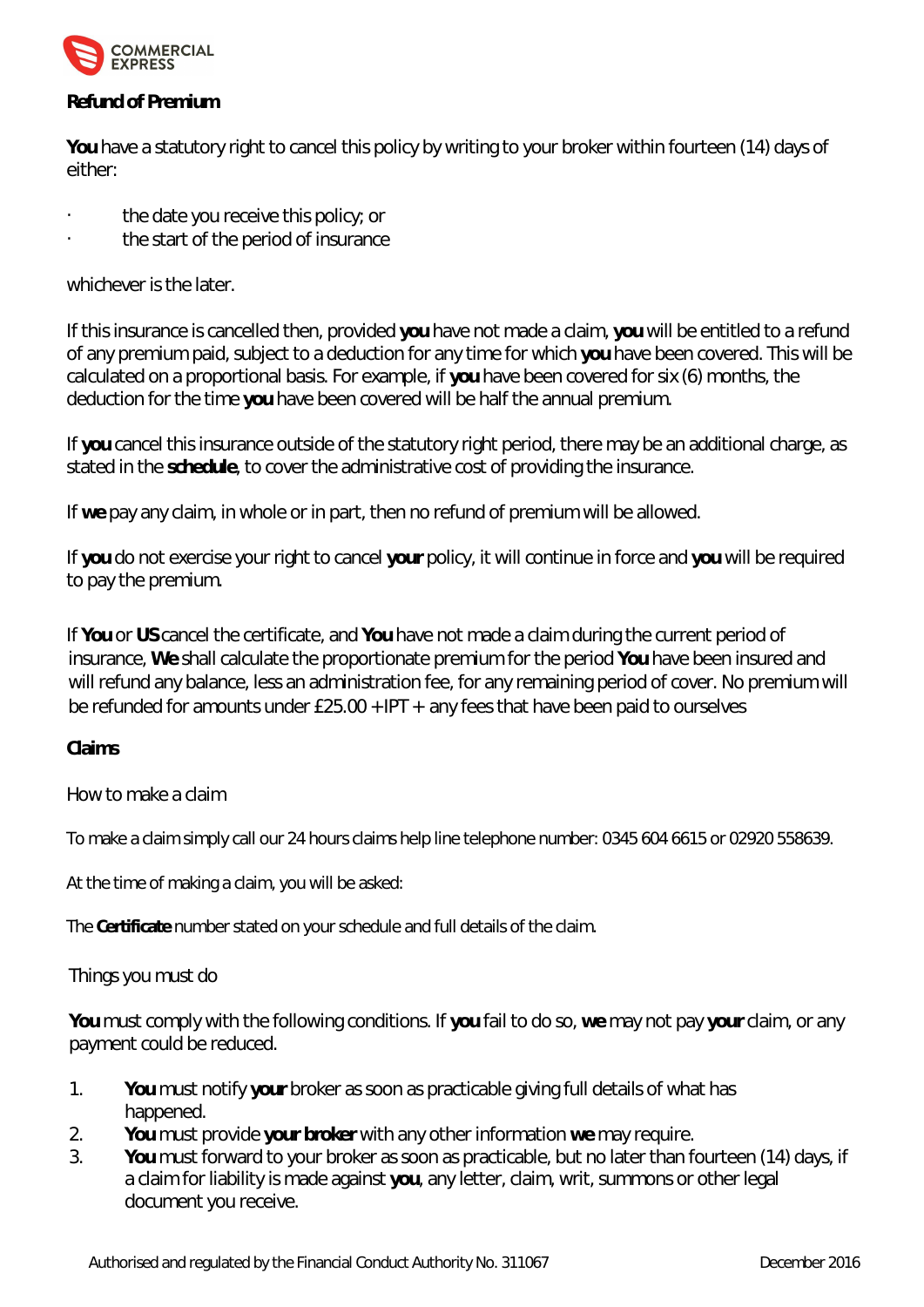

- 4. **You** must inform the Police, as soon as practicable, following any loss caused by malicious acts, violent disorder, riots or civil commotion, theft, attempted theft or lost property.
- 5. **You** must not admit liability or offer or agree to settle any claim without **our** written permission.
- 6. **You** must take all reasonable care to limit any loss, damage or injury.
- 7. **You** must retain ownership of **your** property at all times. **We** will not take ownership of, or accept liability for, any of **your** property unless **we** agree with **you** in writing in advance to do so.

# Defence of claims

**We** may, at our discretion take full responsibility for conducting, defending or settling any claim in **your** name and take any action **we** consider necessary to enforce **your** rights or **our** rights under this insurance.

# To help us settle your claim

It is **your** responsibility to prove any loss and therefore **we** may ask you to provide receipts, valuations, photographs, and any other relevant information and documents and assistance **we** may require to help with **your** claim.

# Fraudulent Claims

If **you,** or anyone acting on **your** behalf, make a claim knowing it to be false or fraudulent in amount or in any other respect, this insurance will become invalid. This means **we** will: not pay the false or fraudulent claim and be entitled to recover any payments which have been made in respect of the fraudulent claim; have the option to treat the contract as having been terminated at the time of the fraudulent act (not the discovery of it) and need not return any premium; be entitled to refuse all claims arising after the fraud but remain liable for valid losses before the fraud.

# **Complaints and concerns**

If y**ou** have any questions or concerns about **your** insurance or the handling of a claim y**ou** should, in the first instance, contact the Insurance Broker who arranged this insurance for **you**.

# *Please quote your Policy number in all correspondence so that your concerns may be dealt with speedily.*

If **your** Insurance Broker is unable to resolve the complaint to y**our** satisfaction by close of business the following day and y**our** complaint relates to a claim then **you** should contact:

If **Your** complaint relates to any other matter including claims, **You** should contact: The Complaints Manager Commercial Express B1 Custom House The Waterfront Level Street Brierley Hill DY5 1XH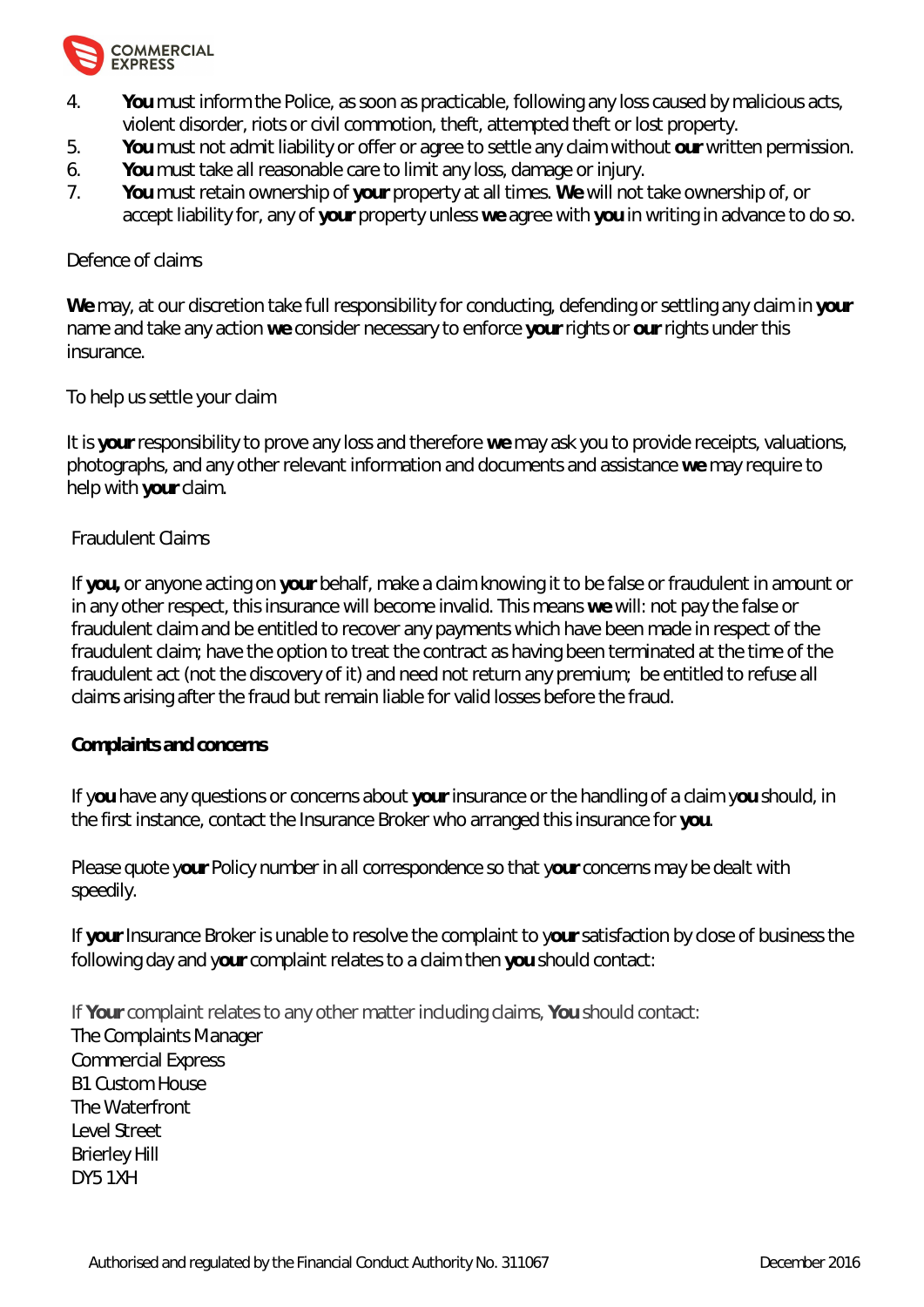

Phone 0800 978 8007 Email [complaints@commercialexpress.co.uk](mailto:complaints@commercialexpress.co.uk)

If your complaint cannot be resolved by Commercial Express Quotes Ltd within 3 days you can raise the complaint with Us:

The Complaints Manager Ergo Versicherung AG, UK Branch Munich RE GROUP Offices Plantation Place - 3rd Floor 30 Fenchurch Street London EC3M 3AJ Phone 020 3003 7444 [Complaints@ergo-commercial.co.uk](mailto:Complaints@ergo-commercial.co.uk)

If **your** Insurance Broker or ERGO Versicherung AG, UK Branch remain unable to resolve the complaint to **your** satisfaction then **you** may also have the right to refer **your** complaint to:

The Financial Ombudsman Service Exchange Tower, London, E14 9SR

Phone: 08000 234 567 Email: [complaint.info@financial-ombudsman.org.uk](mailto:complaint.info@financial-ombudsman.org.uk)

Making a complaint does not affect **your** right to take legal action, however, the Financial Ombudsman Service will not adjudicate on any cases where litigation has commenced.

**Authorisation and Regulation**

ERGO Versicherung AG is a German insurance company with its headquarters at Victoriaplatz 2, 40477 Düsseldorf. Registered No: HRB36466. UK Branch registered in England and Wales, Registration No. BR016401. Registered Office: Munich RE GROUP Offices, Plantation Place - 3rd Floor, 30 Fenchurch Street, London, EC3M 3AJ

ERGO Versicherung AG, UK Branch is authorised by Bundesanstalt für Finanzdienstleistungsaufsicht and subject to limited regulation by the Financial Conduct Authority and Prudential Regulation Authority. Details about the extent of Our regulation by the Financial Conduct Authority and Prudential Regulation Authority are available from Us on request.

Lloyd's are authorised by the Prudential Regulation Authority (PRA) and regulated by the Financial Conduct Authority (FCA) and the Prudential Regulation Authority. **You** or **your** representative can obtain the name of each of **us** and **our** respective shares by applying to Market Services, Lloyd's, One Lime Street, London EC3M 7HA.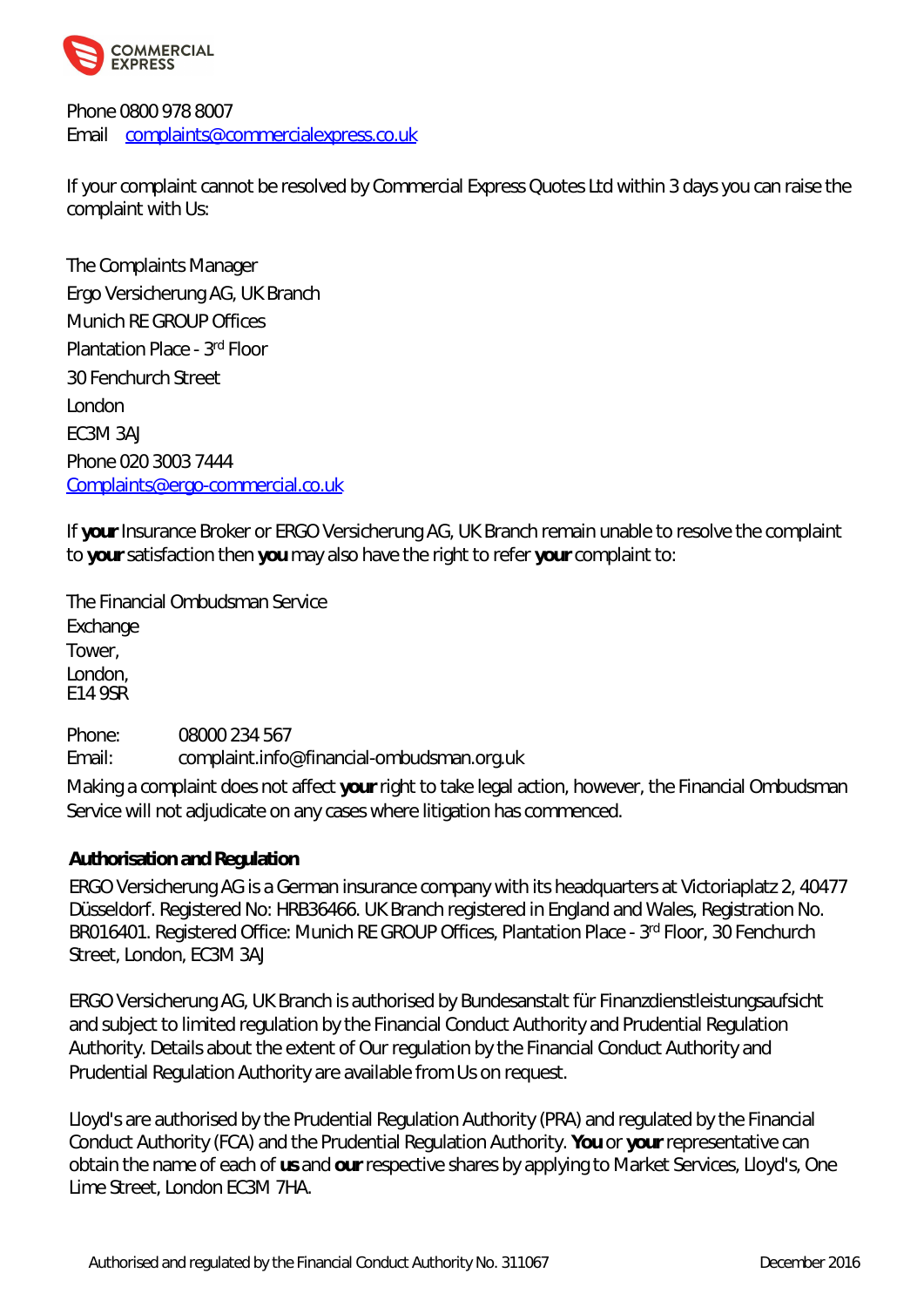

**Our** Firm Reference Number(s) and other details can be found on the Financial Services register at <www.fca.org.uk.>

# **Compensation**

**We** are covered by the Financial Services Compensation Scheme. **You** may be entitled to compensation from the Scheme if **we** are unable to meet **our** obligations to **you** under this policy. If **you** were entitled to compensation under the Scheme, the level and extent of the compensation would depend on the nature of this policy. Further Information about the Scheme is available from the Financial Services Compensation Scheme (10th Floor, Beaufort House, 15 St. Botolph Street, London EC3A 7QU) and on their website: <www.fscs.org.uk>

# **Data Protection Act 1998**

The data supplied by **you** will only be used for the purposes of processing **your** policy, including underwriting, administration and handling any claim which may arise. The data supplied will not be passed to any other parties other than those which **we** have mentioned herein.

It is important that the data **you** have supplied is kept up to date. **You** should therefore notify **us** promptly of any changes. **You** are entitled upon the payment of an administration fee to inspect the personal data which **we** are holding about **you**. If y**ou** wish to make such an inspection, **you** should contact Legal Insurance Management Ltd, 1 Hagley Court North, The Waterfront, Brierley Hill, West Midlands, DY5 1XF.

**We** may respond to enquiries by the Police concerning **your** policy in the normal course of their investigations. Where it is necessary to administer y**our** policy effectively, to protect **your** interests, or for fraud prevention and detection purposes, **We** may disclose data **you** have supplied to other third parties such as solicitors, other insurers, law enforcement agencies and similar.

# **Rights of Third Parties**

A person who is not a party to this policy has no right under the Contracts (Rights of Third Parties) Act 1999 to enforce any term of this policy but this does not affect any right or remedy of a third party which exists or is available apart from that Act.

# **Law and Jurisdiction**

Unless specifically agreed to the contrary this policy shall be governed by the laws of England and Wales and subject to the exclusive jurisdiction of the courts of England.

# **Sanctions**

We shall not provide any benefit under this contract of insurance to the extent of providing cover, payment of any claim or the provision of any benefit where doing so would breach any sanction, prohibition or restriction imposed by law or regulation.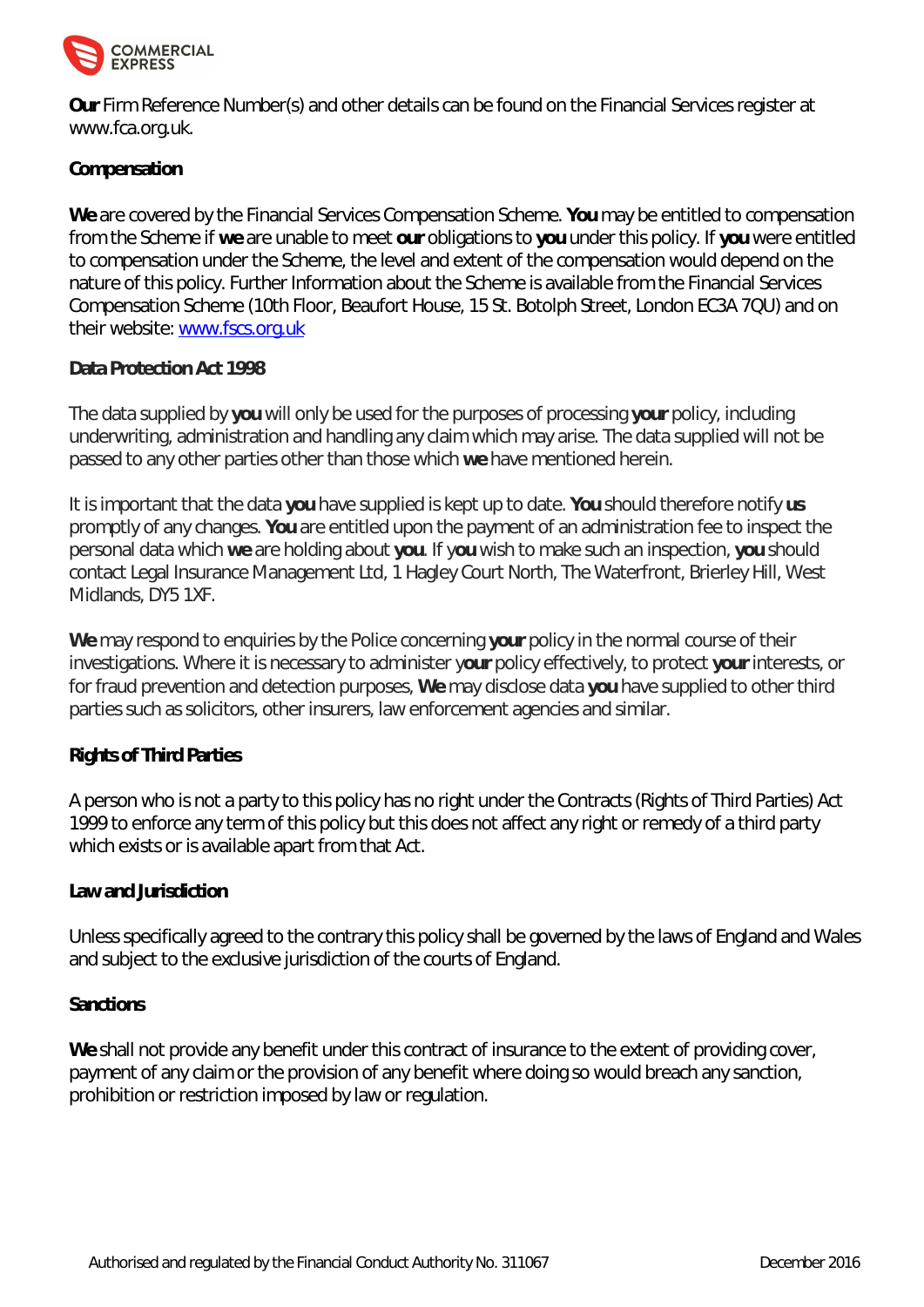

# **Definitions**

# **Certificate**

The entirety of the **Certificate**, the **Schedule** and/or any endorsements or amendments (whether or not such endorsements or amendments are agreed prior to the **Certificate** of insurance coming into force or at any time thereafter). All references to the terms, conditions and exclusions of the **Certificate** shall be construed as referring to the entire **Certificate**.

**Caravan** means any caravan or trailer tent and its manufacturer' s equipment specified in the **Schedule** owned by **You**, **You** are buying under a hire purchase agreement or for which **You** are legally responsible

**Contents** means property intended for use in, on or about the **Caravan** including fixtures, fittings furnishings utensils awnings and accessories added since manufacture belonging to **You** and **Your**  family excluding:

- a) Money, jewellery, watches, photographic and optical equipment, camcorders, contact or corneal lenses, sports equipment, pedal cycles.
- b) Any item worth more than 50% of the **Contents Sum Insured** unless specified in the **Schedule.**
- c) Property where more specific insurance is in place.

**Continent of Europe** means any country which is a ,member of the European Union Bosnia, Croatia, Gibraltar, Iceland, Macedonia, Moldova, Monaco, Norway, San Marino, Serbia & Montenegro, Switzerland, Turkey and Ukraine**.**

**Costs** means legal fees and other costs and expenses incurred with **Our** written consent.

**Damage** Except where expressly provided otherwise, loss, destruction or damage to the **Caravan** or **Contents**.

**Excess** means the first part of any claim for loss or damage for which **You** are responsible.

**Family** means your spouse/partner, children, parents and other relatives and friends using the **Caravan** with **Your** permission.

**Insured Event**

A claim **You** have made under a section of this **Certificate** for which **Underwriters** have agreed to provide indemnity.

**Market Value** means:

- a) the cost of replacing **Your Caravan** with one of the same age and similar type and condition.
- b) the cost of replacing **Your Contents** as new, less a deduction for wear, tear and depreciation.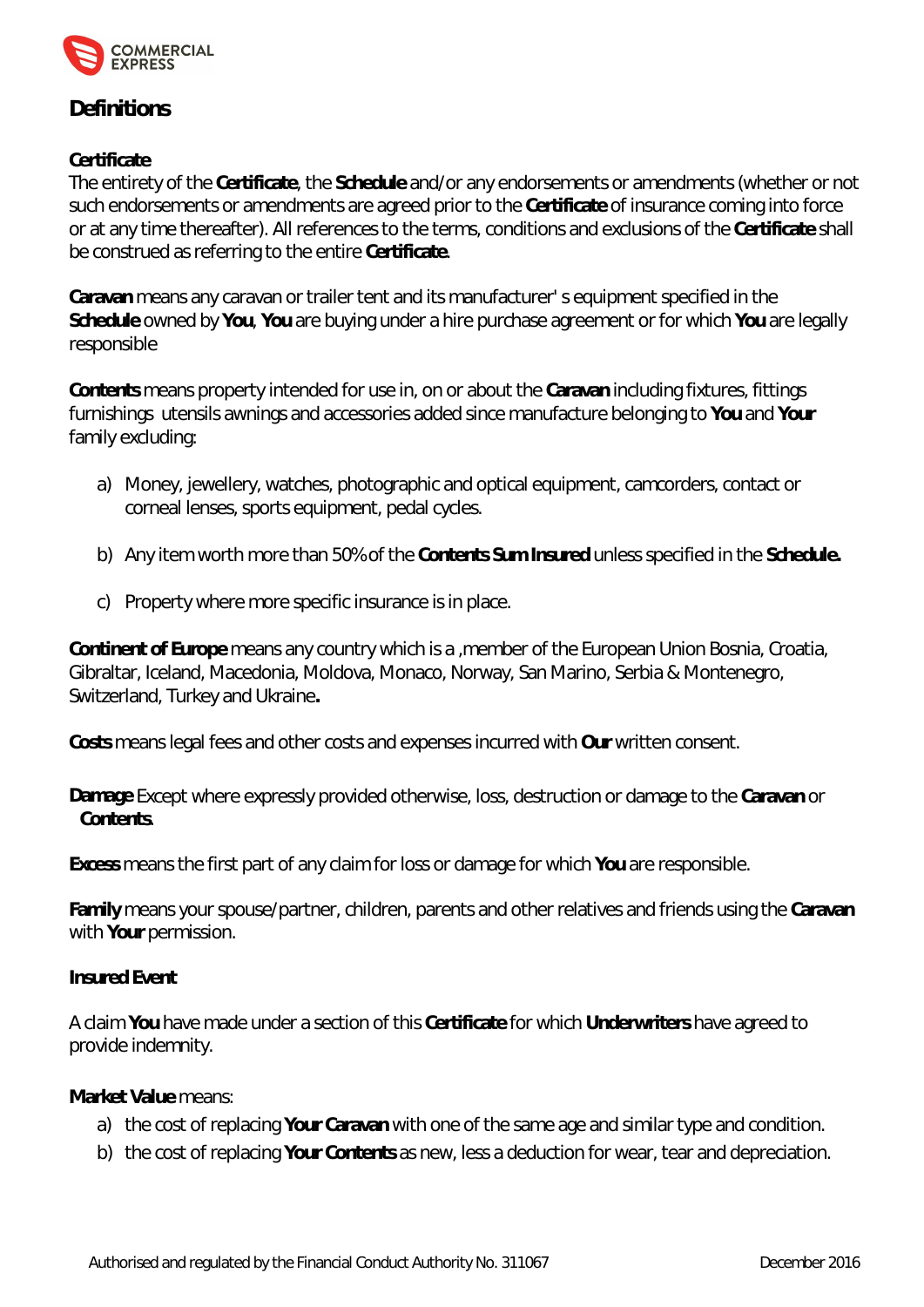

**Period of Insurance**

The period of insurance specified in the **Schedule**

**Schedule** - The document detailing the policyholder and the extent of cover provided under the **Certificate**.

**Sum Insured/Limit of Indemnity**

The sum or limit specified in the **Schedule** as applying to the relevant Section of this **Certificate** or items insured.

**Territorial Limits** means anywhere (including transits between ports) in England, Scotland, Wales, Northern Ireland, The Isle Of Man and the Channel Islands.

**We/Us**/**Underwriters**- Means ERGO Versicherung AG (UK Branch), AmTrust Europe Limited and Certain Underwriters at Lloyd's.

**You/Your/Insured**- Means the Insured Person(s) or entity named in the **Schedule**.

**Important Conditions in respect of Section 1 - Security Precautions**

- 1. At least one of the following security precautions must be in place when the **Caravan** is unattended and detached from the towing vehicle, otherwise theft or attempted theft will be excluded:
	- a) the **Caravan** must be fitted with a hitch lock **and** a wheel clamp of proprietary makes which must be in full and effective operation ; or
	- b) an axle wheel lock device of proprietary make is fitted which must be in full and effective operation ; or
	- c) the wheels are removed and securely stored away from the **Caravan;** or
	- d) the **Caravan** is secured with another security device(s) agreed in writing by **us**.

However, the above security precautions will not apply while the **Caravan** is in the custody of a caravan dealer for service or repair.

2. If **your Caravan** is attached to a towing vehicle the ignition keys must be removed from the towing vehicle otherwise theft or attempted theft will be excluded.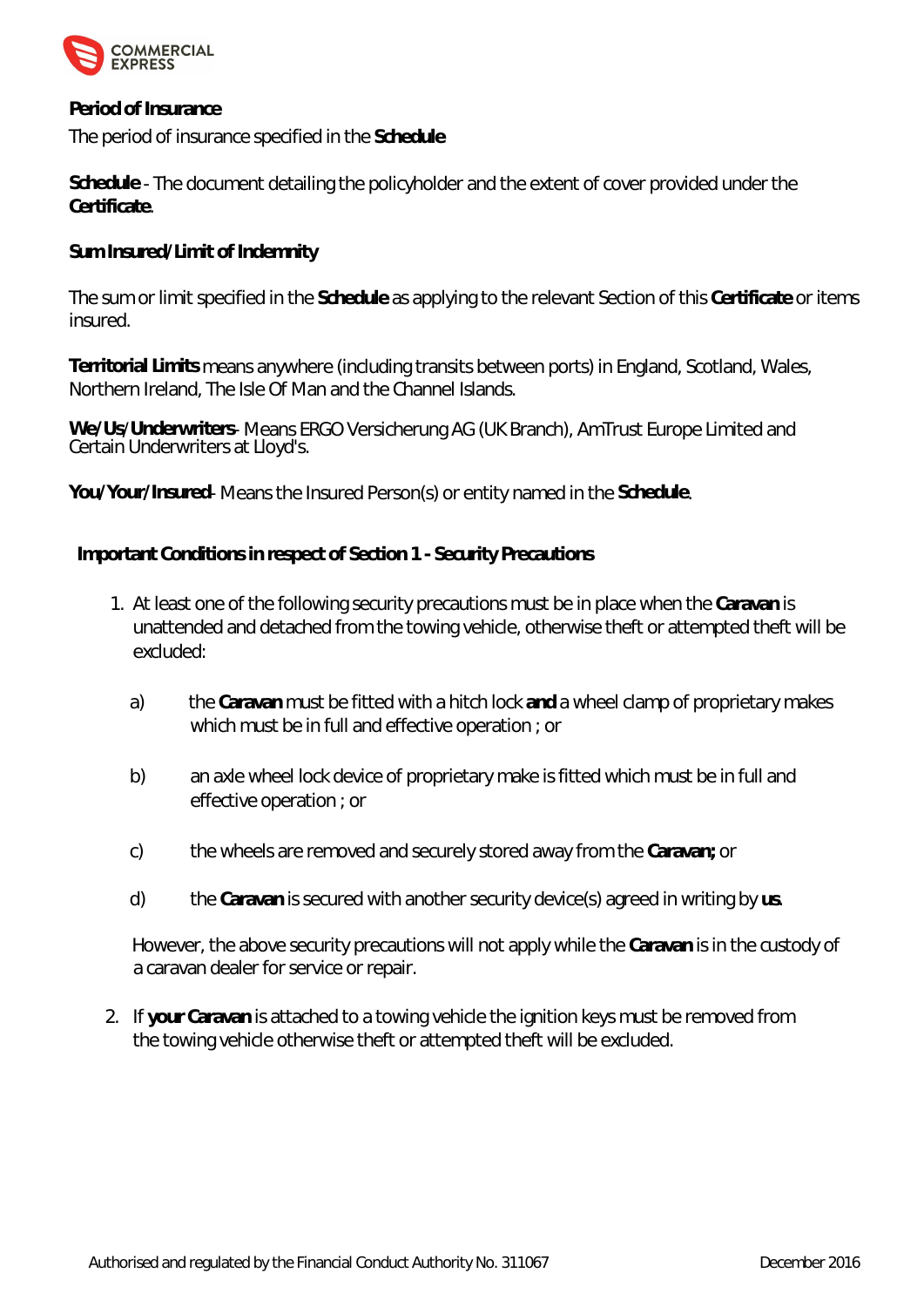

# **Section 1 - Caravan Cover**

If the **Caravan** or **Contents** is subject to **Damage** during the **Period of Insurance** whilst the **Caravan** is:

- a. being used by **you** or **you**r **Family** for social domestic and pleasure purposes anywhere within the **Territorial Limits** or within the **Continent of Europe** or whilst is in transit between these countries up to a maximum period of 90 days (ninety) any one trip;
- b. is being towed or transported by, or is in the custody or control of any caravan manufacturers, supplier, repairer, owner or employee of the storage unit used by **you** to store **your Caravan** or engineer or road vehicle recovery service in connection with their business anywhere within the **Territorial Limits** or within the **Continent of Europe** or whilst is in transit between these countries up to a maximum period of 90 days (ninety) any one trip;
- c. not in use, whilst at **your** home address or whilst stored at the Storage Location shown on **you**r **Schedule;**

Following an **Insured Event We will** pay y**ou**, at **our** option, the cost of repair, the amount of loss or damage or replace the **caravan** and **contents** subject to the basis of settlement/indemnity below:

**Basis of Settlement / Indemnity**

- a. If at the time of the **Damage Your Caravan** is LESS THAN 10 years old **your** claim will be calculated as follows:
	- i) if repair is carried out we will pay the cost of repair without deduction for wear and tear;
	- ii) if Y**ou**r **Caravan** and **Contents** (other than clothing and personal effects) are **Damaged**  beyond economic repair or are stolen and not recovered **we** will pay for the replacement with new of the same make and model or the nearest equivalent;
	- iii) in respect of clothing and personal effects we will pay the cost less a deduction for wear, tear and depreciation
	- b. otherwise **your** claim will be calculated as follows:
		- i) if repair is carried out we will pay the cost of repair without deduction for wear and tear;
		- ii) if replacement of **Contents** is necessary **we** will pay the **Market Value;**
		- iii) If **You**r **Caravan** and **Contents** (other than clothing and personal effects) are **Damaged** beyond economic repair or stolen and not recovered **we** will pay the **Market Value;**
		- iv) in respect of clothing and personal effects w**e** will pay the cost less a deduction for wear, tear and depreciation.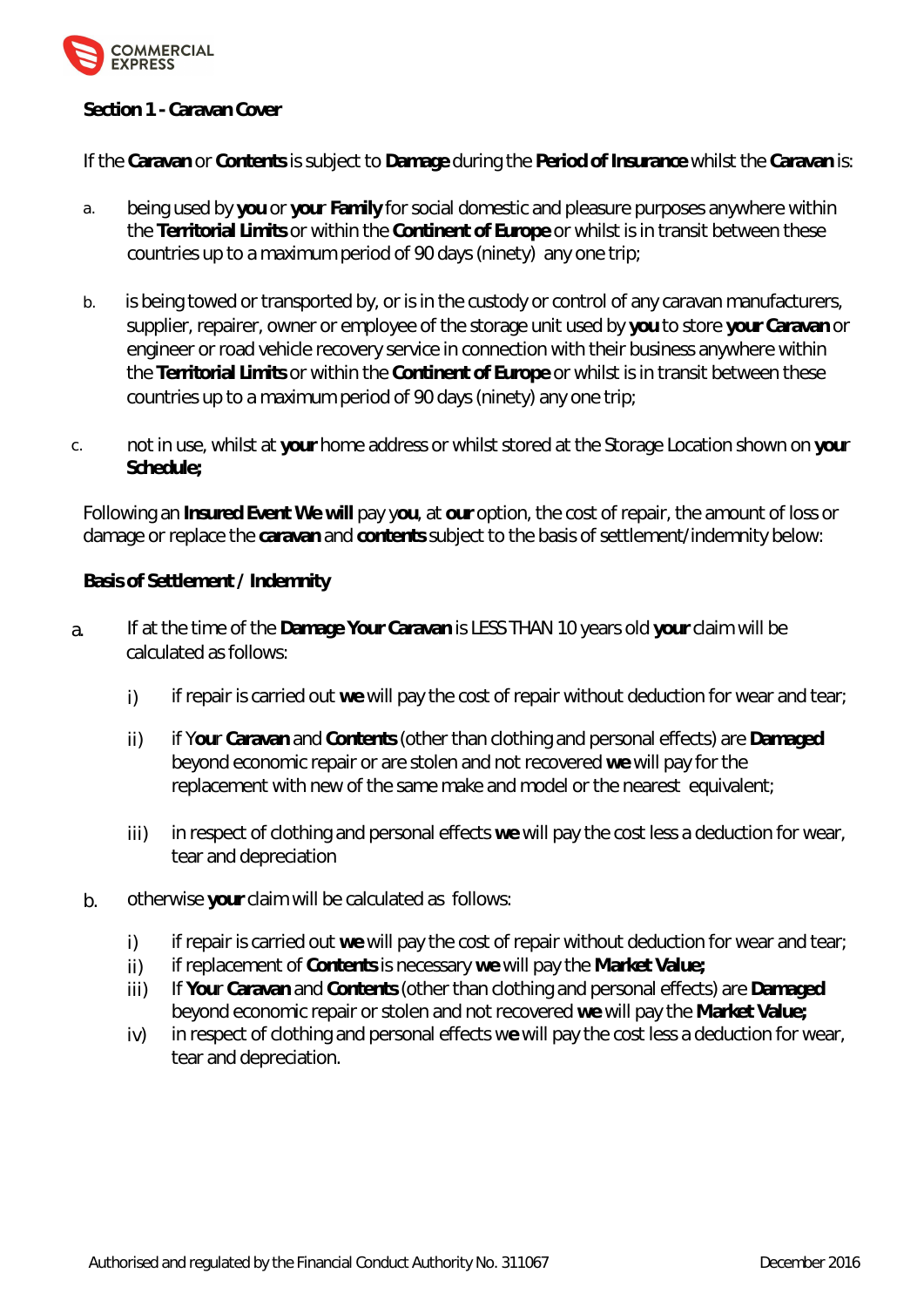

# **Loss of Use and Hiring Charges**

In the event of the **caravan** being rendered unusable following an **Insured Event** under this **insurance, we** will pay for holidays booked prior to the accident or theft expenses reasonably incurred for the hire of another **caravan** or alternate accommodation up to 5% (five per cent) of the S**um Insured** for each complete week of lost use and pro rata for shorter periods subject to a maximum of 15% (fifteen per cent) of the **Sum Insured** in any **Period of Insurance. You** must maintain a record of all hiring, agreed hiring charges, expenses incurred and deposits paid.

 **Section 1- Conditions**

# **The Sum Insured**

The **Sum Insured** shown in the **Schedule** must represent, in respect of Basis of Settlement A , the new replacement costs and in respect of Basis of Settlement B, the full **Market Value** of **You**r **Caravan** and **Contents.**

# **Obsolete parts**

Where a claim results in the **Caravan** needing new parts or accessories which are found to be obsolete or unobtainable **our** liability will be limited to the last known list price of the part or accessory required, together with appropriate fitting charge.

# **Matching Parts**

**We** will not pay the cost of replacing any undamaged item or part of any item solely because it forms part of a set, suite or one of a number of items of similar nature, colour or design.

# **Maximum Liability**

The maximum **we** will pay in respect of **contents** is 25% (twenty - five percent) of the total **Sum Insured** shown in the **Schedule** and in respect of the **Caravan** and **Contents** together is the **Sum Insured** shown in the **Schedule** plus any reasonable cost of protection and removal of the **Caravan** to the nearest suitable repairer and returning it after repair to **your** address in Great Britain, Northern Ireland or The Isle of Man.

# **Hire Purchase and Leasing**

If the **Caravan** is the subject of a hire purchase or leasing agreement, payment for the total loss or destruction of the **Caravan** will normally be made to the legal owner of the **Caravan**, where known by **us**.

**Protection against inflation (Index Linking)**

Each year at renewal the **Sums Insured** will be adjusted in line with the appropriate Retail Price Index or another appropriate index. Renewal will be invited at a premium based on the adjusted **Sums Insured.**

Any increase in replacement costs during the insurance year will automatically be covered, subject to the **Sums Insured** being adequate at inception and subsequent renewal.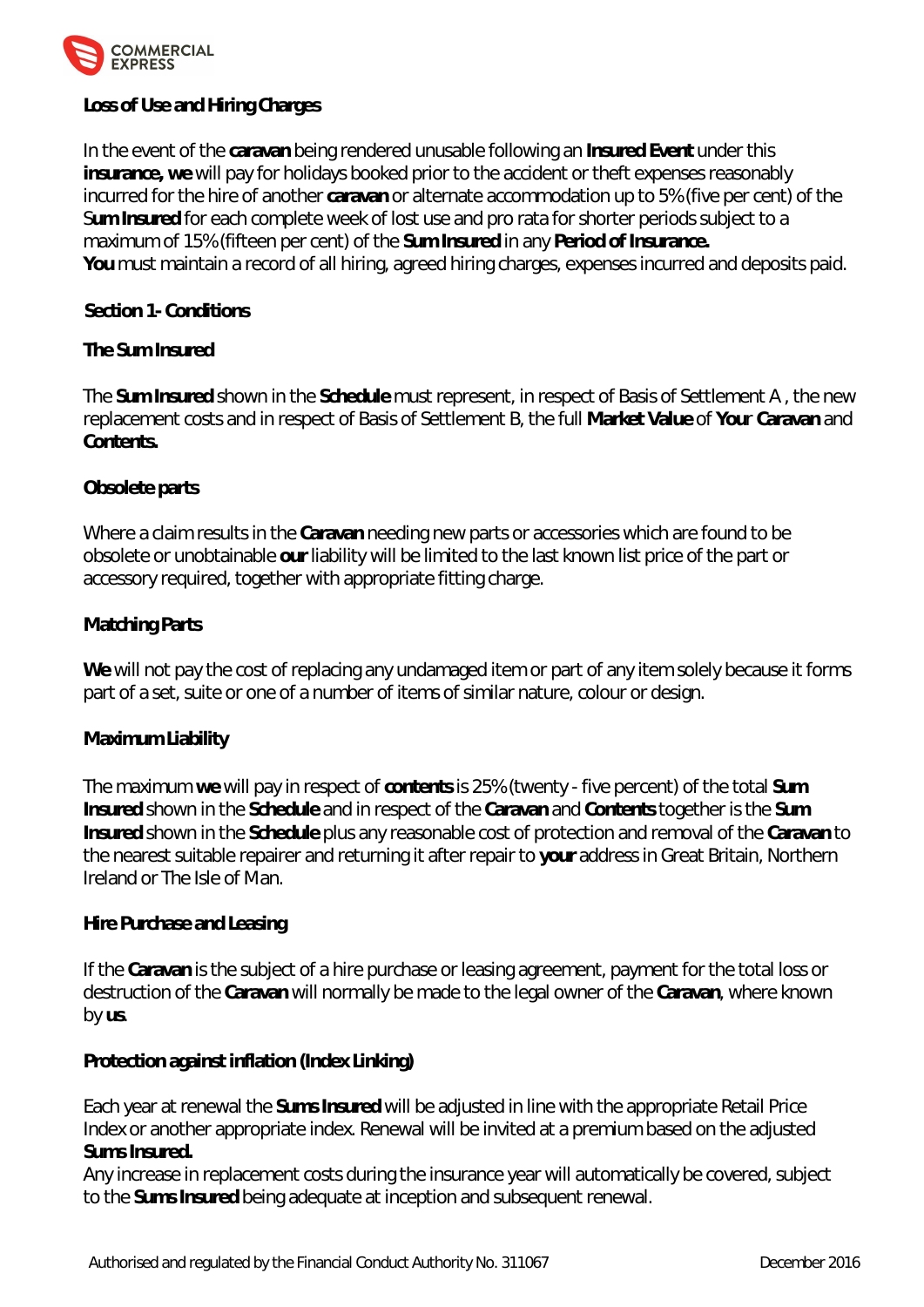

This protection will continue to apply from the time of any loss or **damage** to the time the resulting claim is settled provided **you** have not unreasonably delayed notification or settlement of the claim in any way.

# **Other insurance**

If when any claim arises there is any other insurance in force covering the same matter, **we** will only pay **our** rateable proportion.

# **Average**

The insurance of property by this policy is subject to the condition of Average. This means that if the S**um Insured** immediately before any loss or **damage** does not represent the full cost of replacement as described in **'Sum Insured'** then **we** will only pay the same proportion of the loss or **damage** as the **Sum Insured** bears to the full cost of replacement. For example: if the sum represents only one half of the full replacement cost **we** will only pay for one half of the amount lost or damaged.

# **Installments/Direct Debit**

If y**ou** default under a credit arrangement to pay the premium, all coverage ceases from the default date unless **we** agree in writing to re-instate cover.

# **No Claim Discount**

In calculating the renewal premium for **your** policy a discount will be allowed provided **you** have not made a claim during the previous **period of insurance.**

Any claim will result in the No Claims Discount at next renewal being reduced to nil.

**Exclusions to Section 1**

This section does not cover:-

- 1. The amount of **excess** shown in the **schedule;**
- 2. **Damage** caused by or arising from manufacturing defects depreciation, weathering, wear and tear, gradual deterioration ingress of water through seams and seals, mechanical or electrical failures or breakages or the effects of mildew, insects moths or vermin, rust corrosion fungus or woodworm or the process of dyeing, cleaning, washing, maintenance, dismantling altering or repair (but this exclusion shall not exclude subsequent **Damage** which is otherwise not excluded);
- 3. **Damage** by theft, attempted theft or malicious damage caused by **You** or **You**r **Family**  or with the connivance of any occupant or user;
- 4. **Damage** arising from deception or the use of stolen, forged or invalid cheques drafts bank notes and the like;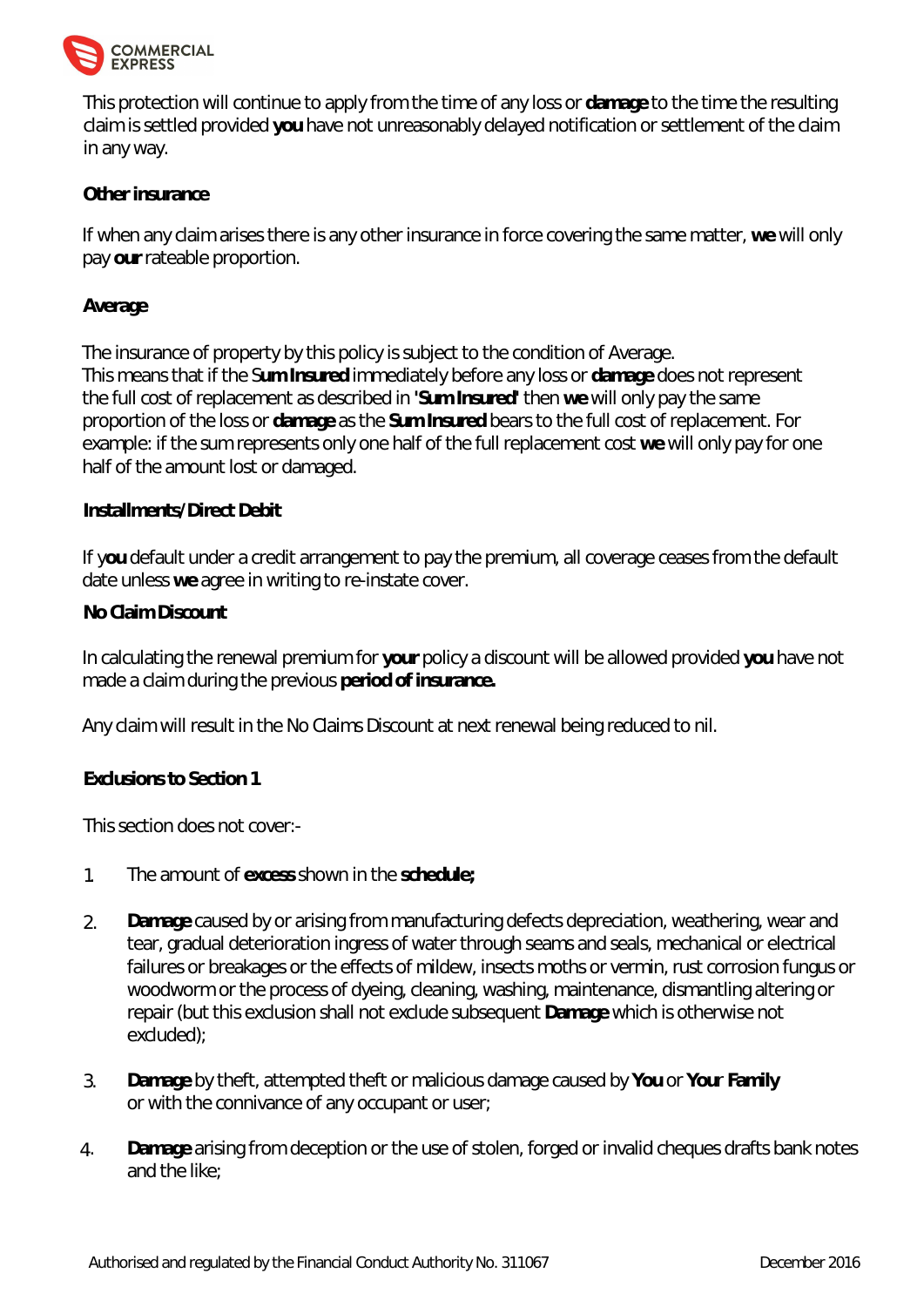

- 5. **Damage** caused by **you** or **you**r **Family** if the driver of the towing vehicle does not have a valid driving licence;
- 6. **Damage** to any living creature or **Damage** caused by pets from chewing, scratching tearing or fouling;
- 7. **Damage** arising out of the liquidation, insolvency or bankruptcy of any caravan dealer or agent;
- 8. **Damage** to tyres by punctures, cuts, burst, or breaking;
- 9. **Damage** to **contents** by theft or attempted theft while the **Caravan** is left unattended unless there has been forcible and violent entry;
- 10. **Damage** to the **Caravan** and its **Contents** unless kept whilst not in use within the boundaries of **your** permanent home or other location as notified to and accepted by **us;**
- 11. Loss or **damage** by escape of water following the freezing of water/heating systems;
- 12. The first GBP 500 (Five hundred pounds) of any one claim in respect of **Damage** caused by **storm** to erected awnings or trailer tents whilst the **Caravan** is unattended and unoccupied.

**Sub-section 1 - Indemnity to the insured**

**We** will indemnify **you** up to the Limit specified in the **Schedule** in respect of amounts **you** become legally liable to pay following death, bodily injury or **Damage** to property arising from one event or all events of a series consequent on one original cause happening during the **Period of Insurance** caused by or through **your** use of the **Caravan**.

In addition costs and expenses of defending litigation incurred with our written consent in respect of any claim against **you** which may be the subject of indemnity under this insurance.

The following exclusions apply to this Section:

- 1. Death or bodily injury, loss or **Damage** occurring while the **Caravan** is being transported or towed by a motor vehicle that is attached to or becomes detached from a motor vehicle;
- 2. Death or bodily injury to **you**, any person that lives with **you**, any member of **your** immediate family, **your** agent or licensee, any person in the course of their employment or under a contract of service or apprenticeship with **you;**
- 3. Loss or **Damage** to any property owned, held in trust, in the charge of or under the control of **you**, any person that lives with **you**, any member of **your** immediate family, **your** agent or licensee, any person in the course of their employment or under a contract of service or apprenticeship with **you;**
- 4. Any event which results from **your** deliberate act or omission and which could reasonably have been expected by **you** having regard to the nature and circumstances of such act or omission;
- 5. Injury, loss or **Damage** caused by or in connection with or arising out of the ownership, possession or use by **you** or on **your** behalf of any mechanically propelled vehicle, aircraft, hovercraft or watercraft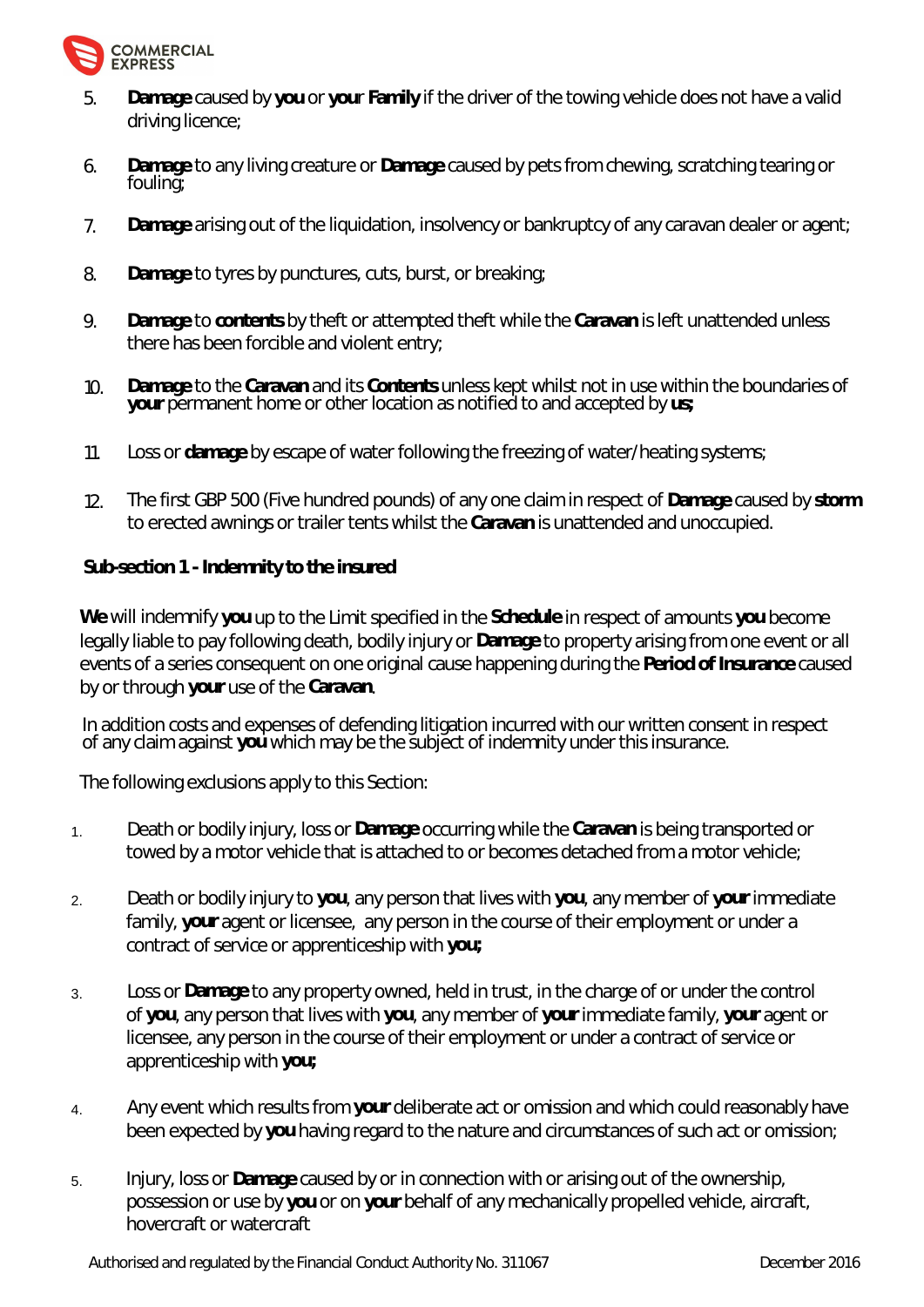

- 6. Liability for which compulsory motor insurance or security is required under the Road Traffic Act 1988 as amended by the Motor Vehicles (Compulsory Insurance) Regulations 1992 and the Road Traffic (Northern Ireland) Order 1981 as amended by the Motor Vehicles (Compulsory Insurance) Regulations (Northern Ireland) 1993 or other compulsory road traffic act legislation;
- 7. Any liability assumed by **you** by a contract or agreement entered into by **you** and which would not have attached in the absence of such agreement;
- 8. Liability arising from the ownership or possession of an animal included under the Dangerous Dogs Act 1991 or any amending Legislation;
- 9. Liability arising from the **caravan** being used for hire or reward or any trade or business purpose.

**Sub-Section 2 Legal Personal Representatives**

 If any person insured under of the policy dies, the personal representative will be entitled to the cover provided by Sub Section 1 for any claim made.

# **General Exclusions**

This policy shall be subject to the following exclusion clauses:

**1. Asbestos Exclusion clause**

This insurance does not cover any loss, cost or expense directly or indirectly arising out of, resulting as a consequence of, or related to the manufacture, mining, processing, distribution, testing, remediation, removal, storage, disposal, sale, use of or exposure to Asbestos or materials or products containing asbestos whether or not there is another cause of loss which may have contributed concurrently or in any sequence to a loss.

- **2. Contamination and Pollution Exclusion clause**
	- 1. This insurance shall not cover any loss or **Damage or** liability due to contamination, soot, deposit, impairment with dust, chemical precipitation, poisoning, epidemic and disease including but not limited to foot and mouth disease, pollution, adulteration or impurification or due to any limitation or prevention of the use of objects because of hazards to health.
	- 2. This Exclusion does not apply if such loss or **Damage** arises out of one or more of the following perils;
		- i) Fire, lightning, explosion, impact of aircraft
		- ii) vehicle impact, sonic boom
		- iii) accidental escape of water from any tank, apparatus or pipe
		- iv) riot, civil commotion, malicious damage
		- v) storm, hail
		- vi) flood inundation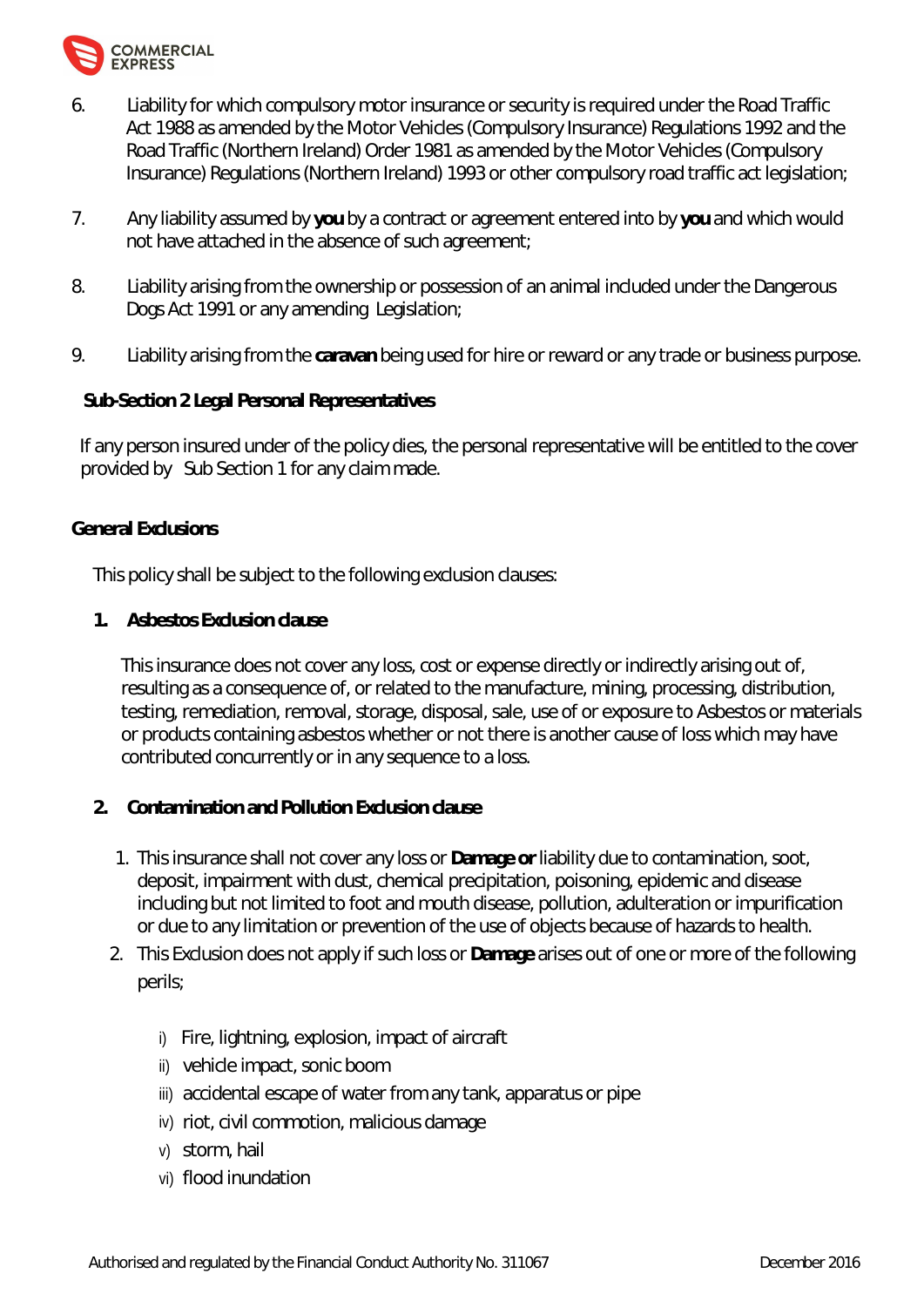

- vii) earthquake
- viii) landslide, subsidence
- ix) pressure of snow, avalanche
- x) volcanic eruption
- **3. Electronic Data Exclusion clause**
	- 1) **Electronic Data Exclusion** Notwithstanding any provision to the contrary within this insurance or any endorsement thereto, it is understood and agreed as follows:
	- a) This insurance does not include any loss, damage, destruction, distortion, erasure, corruption or alteration of **Electronic Data** from any cause whatsoever (including but not limited to Computer Virus) or loss of use, reduction in functionality, cost, expense of whatsoever nature resulting therefrom regardless of any other cause or event contributing concurrently or in any other sequence to the loss.

**Electronic Data** means facts, concepts and information converted to a form useable for communications, interpretation or processing by electronic and electromechanical data processing or electronically controlled equipment and includes programmes, software and other coded instructions for the processing and manipulation of data or the direction and manipulation of such equipment.

Computer Virus means a set of corrupting harmful or otherwise unauthorised instructions or code including a set of maliciously introduced unauthorised instructions or code, programmatic or otherwise that propagate themselves through a computer system or network of whatsoever nature. Computer Virus includes but is not limited to "Trojan Horses" "worms" and "time or logic bombs".

b) However, in the event that a peril listed below results from any matters described in the above paragraph, this insurance**,** subject to all its terms conditions and exclusions will cover physical damage occurring during the **Period of Insurance** to the **Property Insured** by this insurance directly caused by such listed peril.

Listed Perils;

- i) Fire
- ii) Explosion

# 2) **Electronic Data Processing Media Valuation** Notwithstanding any provision to the contrary within the **Certificate** or any endorsement thereto, it is understood and agreed as follows:

Should electronic data processing media insured by this policy suffer physical loss or Damage insured by this insurance, then the basis of valuation shall be the cost of the blank media plus the costs of copying the Electronic Data from back-up or from originals of a previous generation.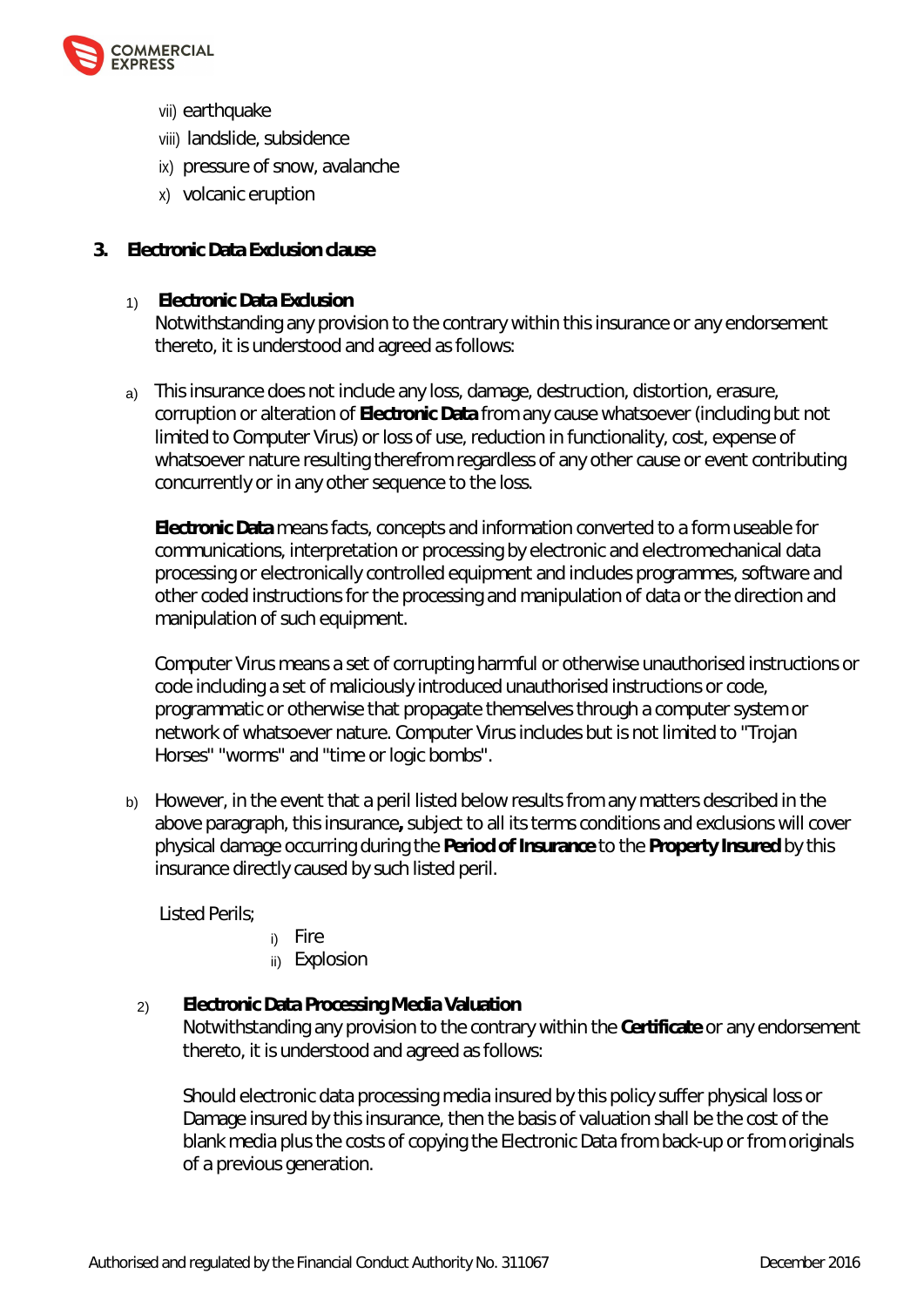

These costs will not include research and engineering nor any costs of recreating, gathering or assembling such Electronic Data. If the media is not repaired, replaced or restored the basis of valuation shall be the cost of the blank media. However this insurance does not insure any amount pertaining to the value of such Electronic Data to You or any other party, even if such Electronic Data cannot be recreated gathered or assemble.

**4) Institute Radioactive Contamination Exclusion clause** This clause shall be paramount and shall override anything contained in this insurance inconsistent therewith:

In no case shall this insurance cover loss damage liability or expense directly or indirectly caused by or contributed to by or arising from;

- i) ionising radiations from or contamination by radioactivity from any nuclear fuel or from any nuclear waste or from the combustion of nuclear fuel
- ii) the radioactive, toxic, explosive or other hazardous or contaminating properties of any nuclear installation, reactor or other nuclear assembly or nuclear component thereof
- iii) any weapon of war employing atomic or nuclear fission and/or fusion or other like reaction or radioactive force or matter.
- **5) Micro-Organism Exclusion Clause**

This insurance does not cover any loss damage claim cost expenses or other sum directly or indirectly arising out of or relating to mould, mildew, fungus, spores or other micro-organism of any type, nature or description including but not limited to any substance whose presence poses an actual or potential threat to human health.

This Exclusion applies regardless whether there is;

- i) any physical loss or **Damage** to I**nsured Property**
- ii) any **Damage** or cause whether or not contributing concurrently or in any sequence
- iii) any loss of use occupancy or functionality
- iv) any action required including but not limited to repair replacement removal cleanup abatement disposal relocation or steps taken to address medical or legal concerns.

This Exclusion replaces and supersedes any provision in this policy that provides insurance, in whole or in part, for these matters.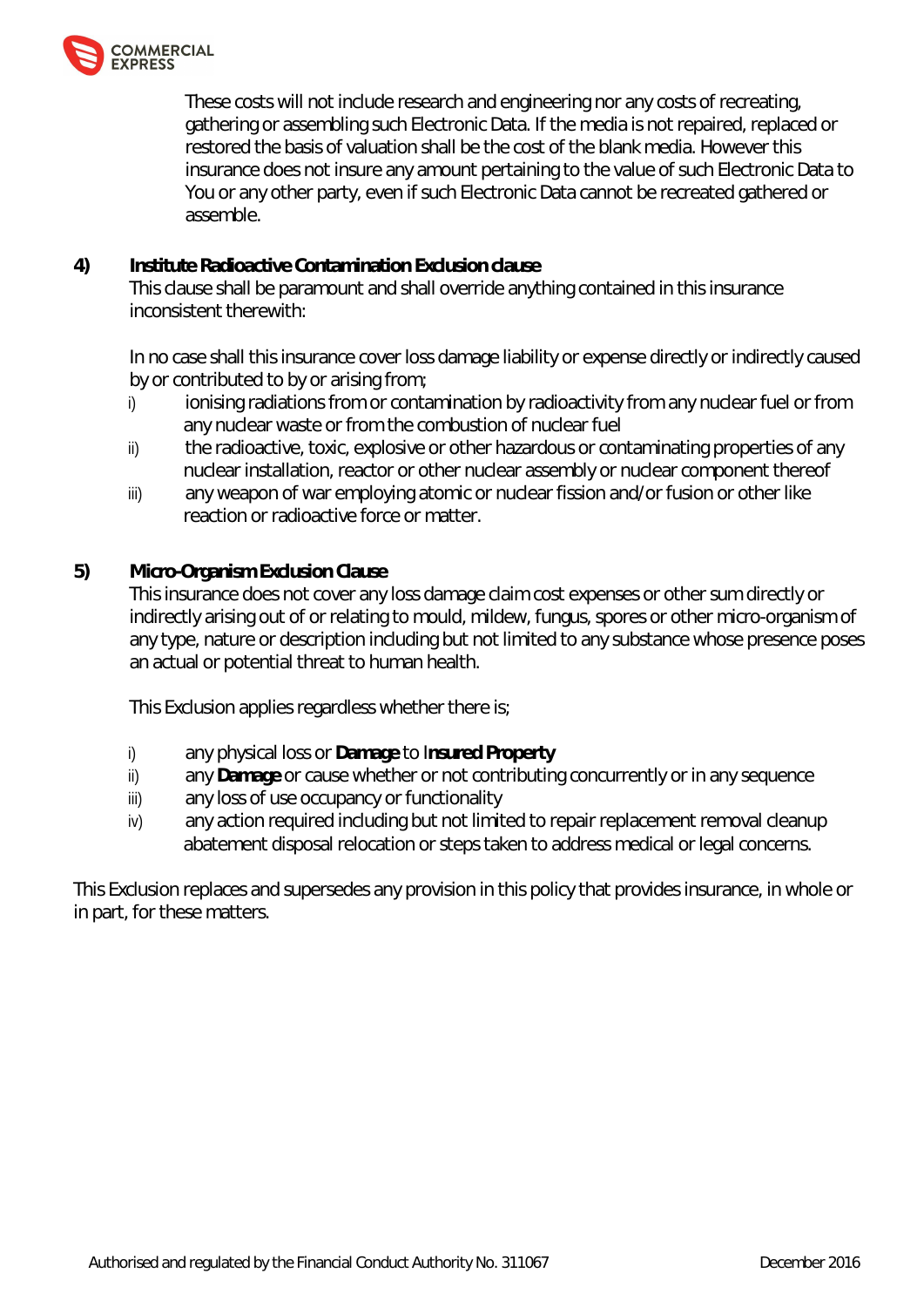

**6) Northern Ireland Overriding Exclusion clause**

Notwithstanding anything within the policy or in any extensions thereof it is hereby declared and agreed that as an exclusion overriding all other terms (including the nature and terms of perils insured against) this policy does not cover loss or destruction of or **Damage** to any property in Northern Ireland or loss resulting there from caused by or happening through or in consequence directly or indirectly of;

- i) civil commotion
- ii) any unlawful, wanton or malicious act committed maliciously by a person or persons acting on behalf of or in connection with any unlawful association

In any action suit or other proceedings where **we** allege that by reason of the provisions of this exclusion any loss, destruction or **Damage** or consequential loss is not covered by this policy the burden of proving that such loss is covered shall be upon **You**.

**7) Nuclear Energy Risks Exclusion clause**

This policy shall exclude Nuclear Energy Risks whether such risks are written directly and/or via Pools and/or Associations.

For the purpose of this policy Nuclear Energy Risks shall be defined as all first party and or third party insurances in respect of;

- i) nuclear reactors and nuclear power stations or plant
- ii) any other premises or facilities whatsoever related to or concerned with:
- a) the production of nuclear energy or
- b) the production or storage or handling of nuclear fuel or nuclear waste

any other premises or facilities eligible for insurance by any local Nuclear Pool and/or Association.

# **8) Sonic Bangs**

The insurance by this policy does not cover Damage caused by pressure waves caused by aircraft or other aerial devices travelling at sonic or supersonic speeds.

**9) Terrorism Exclusion**

Notwithstanding any provision to the contrary within this policy or any endorsement thereto it is agreed that this policy excludes loss, damage, cost or expense of whatsoever nature directly or indirectly caused by, resulting from, arising out of or in connection with any act of Terrorism regardless of any other cause or event contributing concurrently or in any other sequence to the loss.

For the purpose of this Endorsement an act of Terrorism means an act, including but not limited to use of force or violence and/or the threat thereof, of any person or group(s) of persons, whether acting alone or on behalf of or in connection with any organisation(s) or government(s), committed for political, religious, ideological or similar purposes including the intention to influence any government and/or to put the public, or any section of the public, in fear.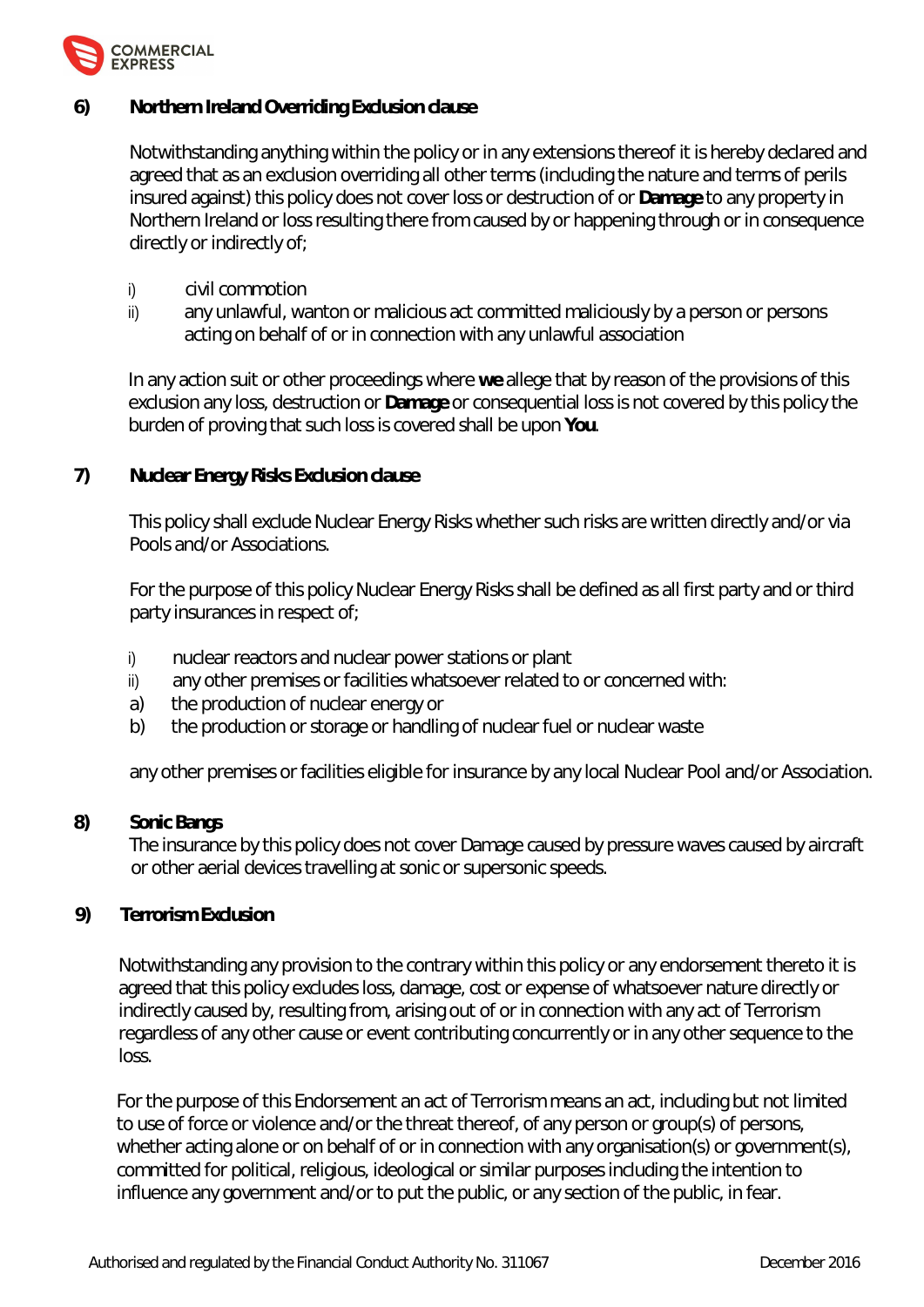

This endorsement also excludes loss, damage, cost or expense of whatsoever nature directly or indirectly caused by, resulting from or in connection with any action taken in controlling, preventing, suppressing or in any way relating to any act of Terrorism.

If **we** allege that by reason of this exclusion, any loss, damage, cost or expense is not covered by this policy the burden of proving the contrary shall be upon **you**.

In the event any portion of this endorsement is found to be invalid or unenforceable, the remainder shall remain in full force and effect.

# **10) War and Civil War Exclusion clause**

Notwithstanding anything to the contrary contained herein this policy does not cover loss or damage directly or indirectly occasioned by happening through or in consequence of war, invasion, acts of foreign enemies, hostilities (whether war be declared or not), civil war, rebellion, revolution, insurrection, military or usurped power or confiscation or nationalisation or requisition or destruction of or damage to property by or under the order of any government or public or local authority.

# **11) Several Liability Clause**

The liability of an insurer under this contract is several and not joint with other insurers party to this contract. An insurer is liable only for the proportion of liability it has underwritten. An insurer is not jointly liable for the proportion of liability underwritten by any other insurer. Nor is an insurer otherwise responsible for any liability of any other insurer that may underwrite this contract.

The proportion of liability under this contract underwritten by an insurer (or, in the case of a Lloyd's syndicate, the total of the proportions underwritten by all the members of the syndicate taken together) is shown in this contract.

In the case of a Lloyd's syndicate, each member of the syndicate (rather than the syndicate itself) is an insurer. Each member has underwritten a proportion of the total shown for the syndicate (that total itself being the total of the proportions underwritten by all the members of the syndicate taken together). The liability of each member of the syndicate is several and not joint with other members. A member is liable only for that member's proportion. A member is not jointly liable for any other member's proportion. Nor is any member otherwise responsible for any liability of any other insurer that may underwrite this contract. The business address of each member is Lloyd's, One Lime Street, London EC3M 7HA. The identity of each member of a Lloyd's syndicate and their respective proportion may be obtained by writing to Market Services, Lloyd's, at the above address.

Although reference is made at various points in this clause to "this contract" in the singular, where the circumstances so require this should be read as a reference to contracts in the plural.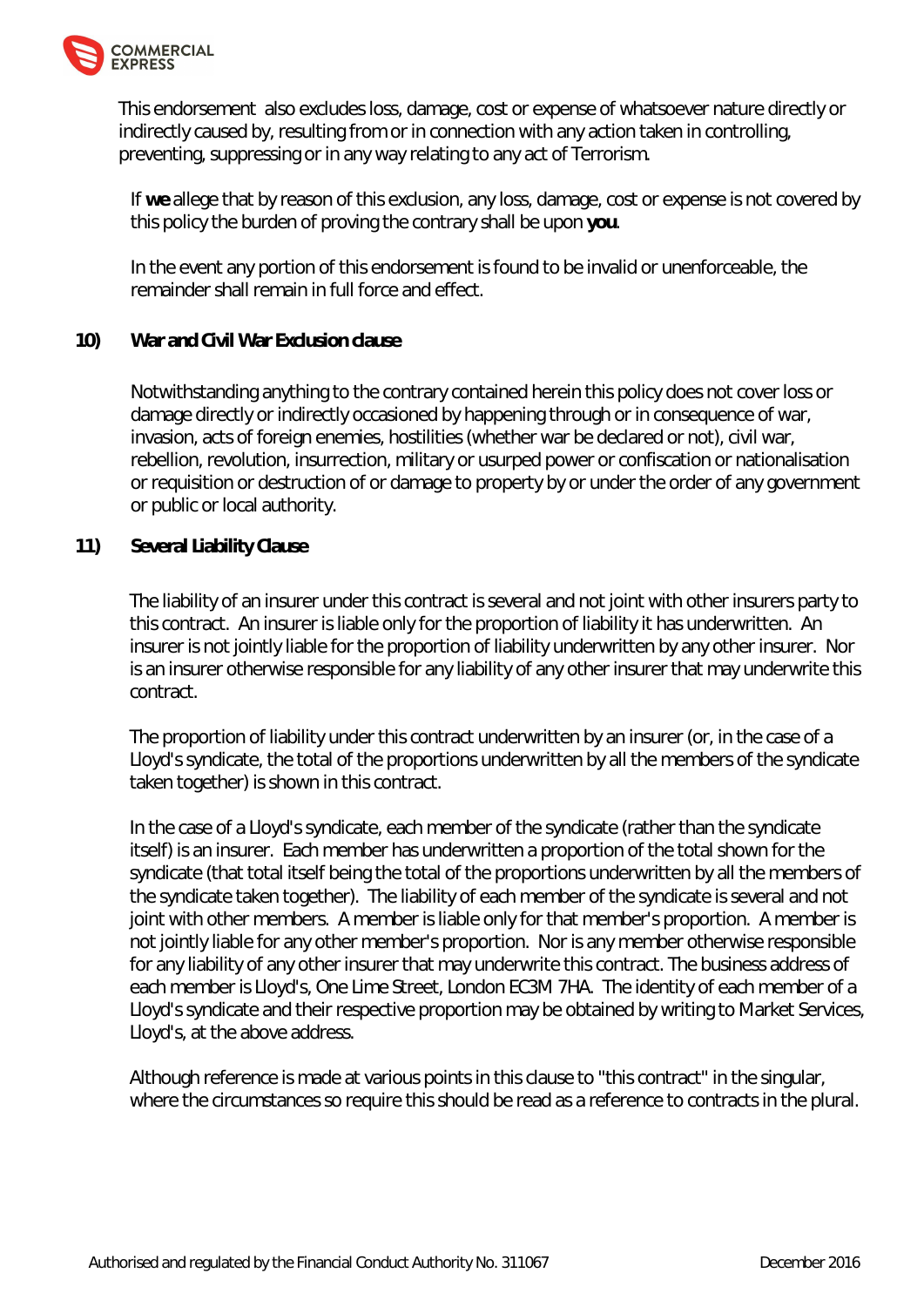

**Insurance Contract**

Under this certificate Commercial Express Quotes Ltd are acting solely as underwriting agents on behalf of the subscribing underwriters with no liability under this Certificate. This is to certify that authorisation has been granted to Commercial Express Quotes Ltd under Contract Numbers JRPCX1702B1021 - ERGO Versicherung AG (UK Branch) 50% for their proportion, UKBPY1700016 - AmTrust Europe Limited 30% for their proportion and JRPCX1702B3004 & JRPCX1702B3005 - Certain Underwriters at Lloyd's 20%.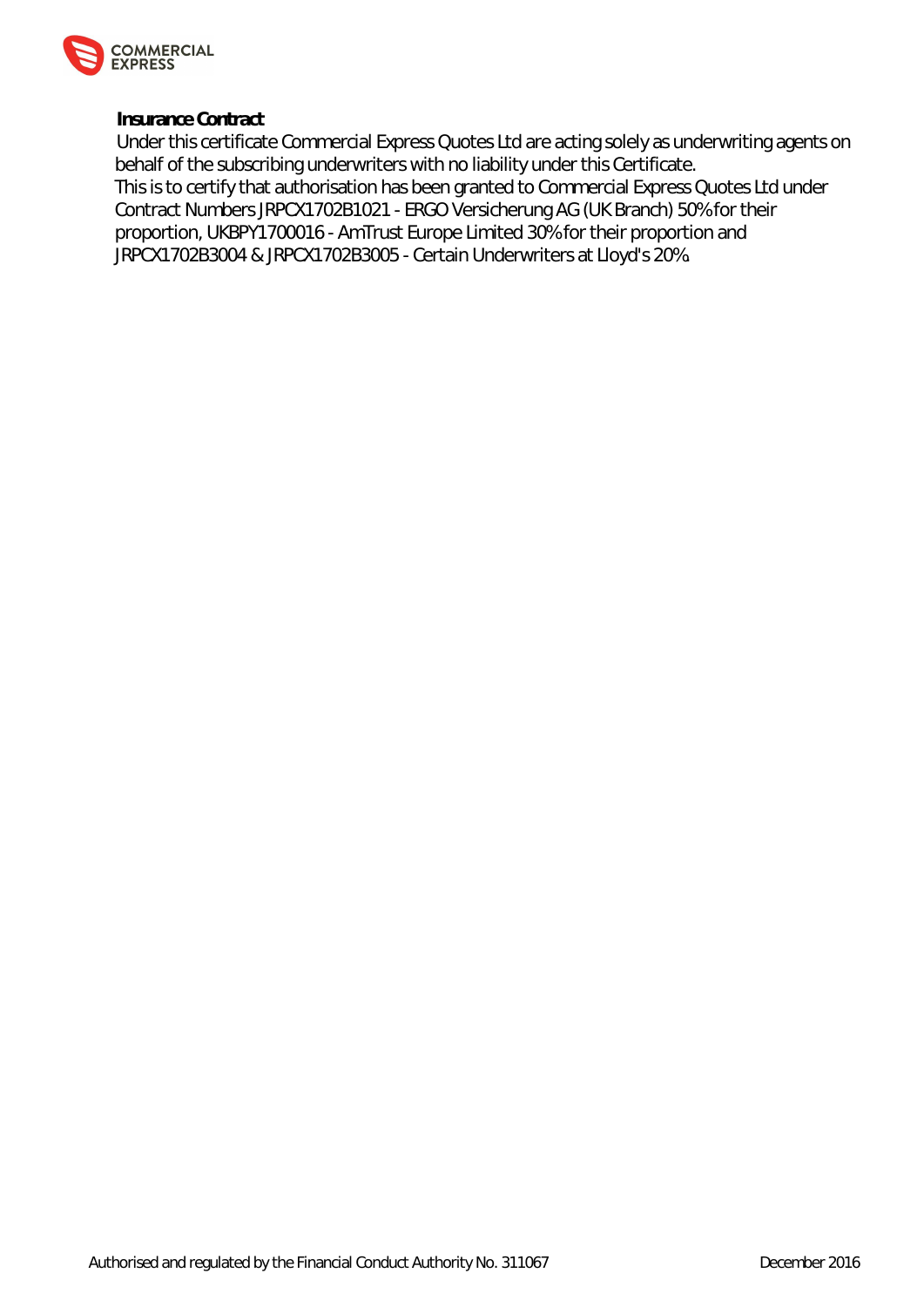

# **CARAVAN UNINSURED LOSS RECOVERY POLICY IMPORTANT NOTICE REGARDING THE OPERATION OF THIS POLICY. FAILURE TO COMPLY WITH THESE TERMS COULD MEAN THAT WE DECLINE TO PAY YOUR CLAIM.**

• All potential claims must initially be reported to Our appropriate Claims Helpline and Notification Services detailed below:-

# **Legal Claims Notification & Advice Helpline Service - 0344 800 0128**

# Operates 24 hours a day, 365 days a year.

This Helpline service is only in respect of legal issues and cannot assist with any other insurance matter.

- This is a policy where You must notify Us during the period of insurance and within 30 days of any circumstances which may give rise to any claim under this policy. Failure to do so could mean that We decline to pay a claim for Your Professional Fees.
- If You can convince Us that there are Prospects of Success in Your claim and that it is necessary for Professional Fees to be paid We will:
	- take over the claim on Your behalf.
	- appoint a specialist of Our choice to act on Your behalf.
- We may limit the Professional Fees that We will pay under the policy where:
	- 1. We consider it is unlikely a sensible settlement of Your claim will be obtained;
	- 2. there is insufficient prospects of obtaining recovery of any sums claimed; or
	- 3. the potential settlement amount of Your claim is disproportionate compared with the time and expense incurred in pursuing or defending Your claim.

Where it may cost Us more to handle a claim than the amount in dispute We may at Our option pay to You the amount in dispute which will then constitute the end of the claim under this policy.

- If Legal Proceedings have been agreed by Us, You may at this stage decide to nominate and use Your own solicitor or indeed, You may wish to continue to use Our own specialists. If You decide to nominate Your own professional We must agree this in advance and You will be responsible for any Professional Fees in excess of those which Our own specialists would normally charge Us (Details are available upon request).
- At conclusion of Your claim if You are awarded any costs (not Your damages), these must be paid to Us.
- In the event that You make a claim under this policy which You subsequently discontinue due to Your own disinclination to proceed, any Professional Fees incurred to date will become Your own responsibility and will be required to be repaid to the insurer.

**Please note that if You engage the services of anyone prior to making contact with the appropriate Claims Notification and Advice Helpline Service and incur any costs without our prior written approval these costs will not be covered by this insurance.**

If upon receipt of this policy You are unhappy with any of the requirements as stated above please advise Your insurance adviser immediately who subject to there being no claims on this policy will arrange a full refund of premium.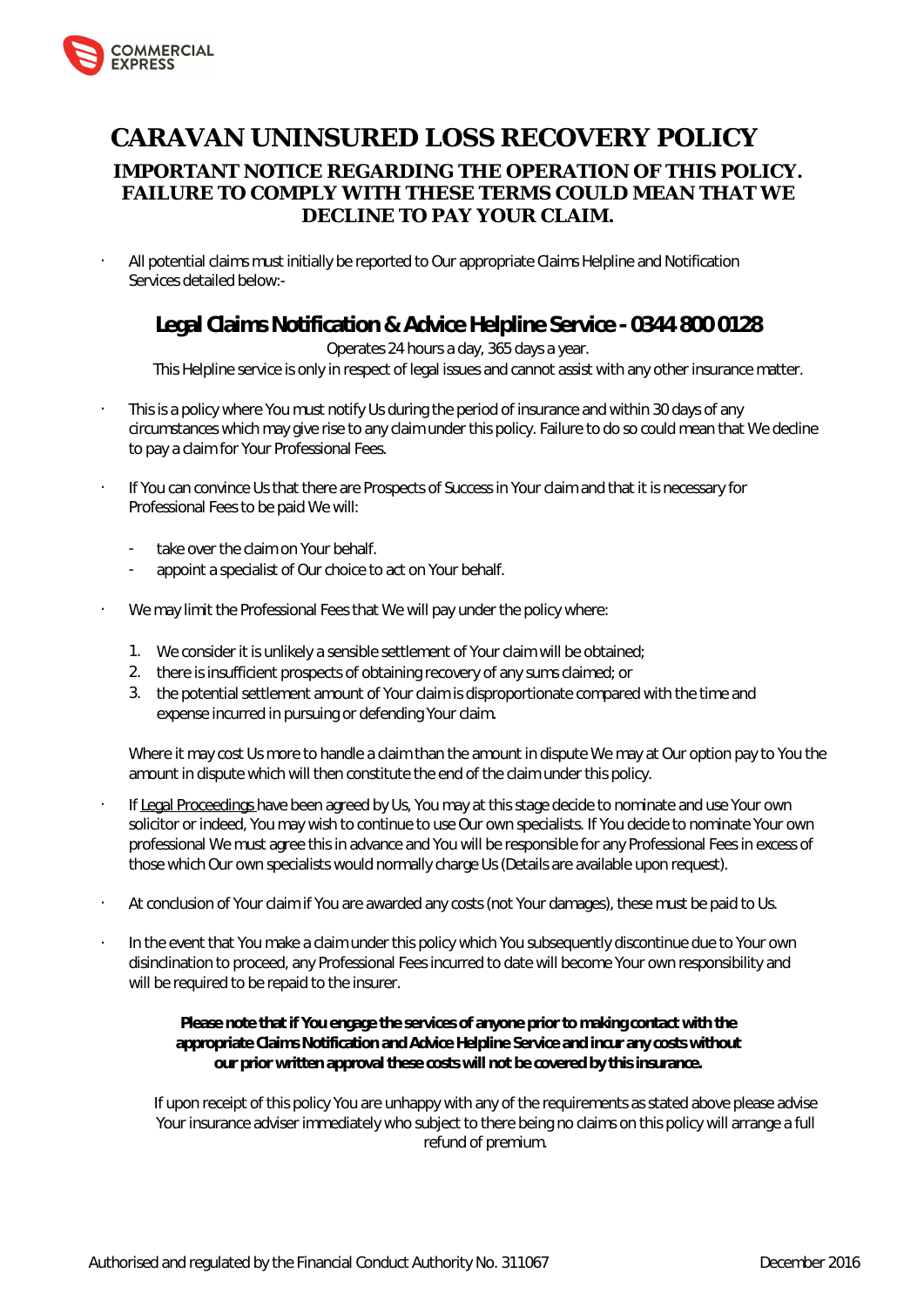

# **IMPORTANT POLICY INFORMATION**

All potential claims must initially be reported to the appropriate Claims Notification & Advice Helpline Services.

| The Legal Claims Notification &<br>Advice Helpline Service<br>telephone number is<br>0344 800 0128.                                                          | Operates 24 hours a day<br>365 days a year.                                                                                                              |  |
|--------------------------------------------------------------------------------------------------------------------------------------------------------------|----------------------------------------------------------------------------------------------------------------------------------------------------------|--|
| Please note that the Claims Notification & Legal Helpline service is<br>not empowered to give advice on<br>the admissibility of any claim under this policy. |                                                                                                                                                          |  |
| If You wish to make a claim or<br>You have a query relating to policy cover<br>You should contact:                                                           | <b>Claims Department</b><br>Legal Insurance Management Ltd<br>1 Hagley Court North<br>The Waterfront<br><b>Brierley Hill</b><br>West Midlands<br>DY5 1XF |  |

This is a 'Claims Made' policy. It only covers claims notified to Us during the Period of Insurance and within 30 days of any circumstance which may give rise to any claim. Failure to do so could lead Us to decline that claim.

# **POLICY DEFINITIONS**

The words or expressions detailed below have the following meaning wherever they appear in this policy.

#### **Agent**

The Agent appointed by the Coverholder to transact this insurance with You.

#### **Authorised Professional**

A solicitor, counsel, claims handler or mediator, accountant, firm of accountants or other appropriately qualified person appointed and approved by Us under the terms and conditions of this policy to represent Your or an Insured Person's interests.

#### **Claim Limit(s)**

The amount We will pay in respect of any one claim and the total amount payable within any one Period of Insurance as specified within the Schedule.

#### **Court**

A Court, tribunal or other competent authority.

# **Event**

The initial Event, act or omission which sets off a natural and continuous sequence of Events that subsequently gives rise to a claim for Professional Fees and/or payment of a benefit under this policy.

#### **Excess**

The first amount of each and every claim as detailed on the Schedule or Insured Event.

#### **Insured Person**

The Policyholder and any other person authorised by You to drive or to be a passenger in or on the Insured Vehicle.

#### **Insured Vehicle**

- 1. The caravan specified in the caravan insurance policy issued with this policy.
- 2. Any motor vehicle attached to this caravan provided that such motor vehicle is not insured for equivalent cover under any other policy.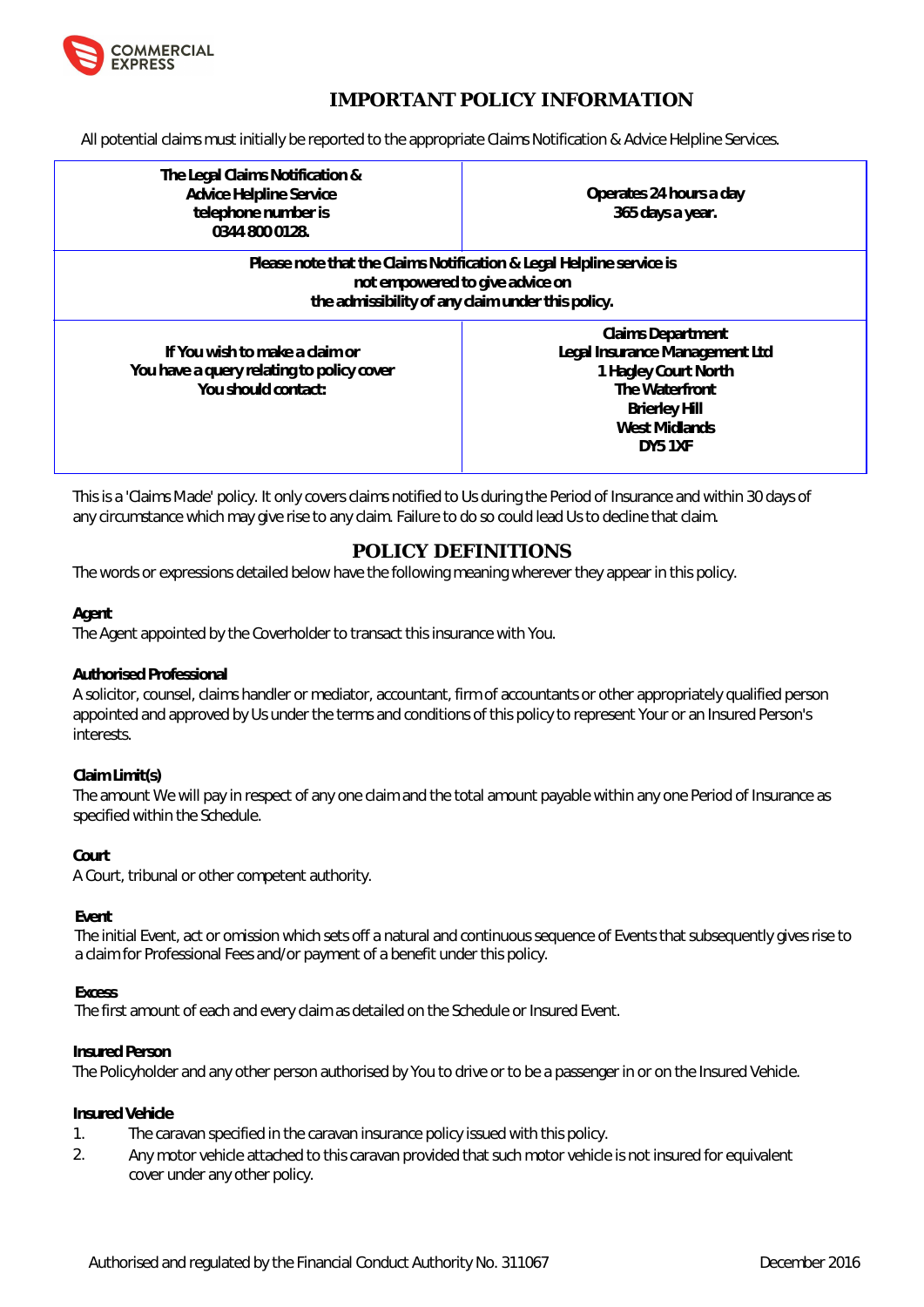

#### **Insurer**

This insurance is administered by Legal Insurance Management Limited & arranged by Commercial Express Quotes Ltd & underwritten by UK General Insurance Ltd on behalf of Great Lakes Reinsurance (UK) SE, Registered in England No.SE000083. Registered Office: Plantation Place, 30 Fenchurch Street, London EC3M 3AJ. UK General Insurance Limited are authorised and regulated by the Financial Conduct Authority.

Great Lakes Reinsurance (UK) SE is authorised by the Prudential Regulation Authority and regulated by the Financial Conduct Authority and the Prudential Regulation Authority. This can be checked on the Financial Services Register at [www.fca.org.uk/firms/systems-reporting/register o](www.fca.org.uk/firms/systems-reporting/register)r by calling them on 0800 111 6768.

Legal Insurance Management Limited is authorised and regulated by the Financial Conduct Authority under registration number 552983. This can be checked on the Financial Services Register at <www.fca.org.uk/firms/systems-reporting/register> or by calling them on 0800 111 6768.

#### **Legal Proceedings**

When formal Legal Proceedings are issued against an opponent in a Court of Law.

**Period of Insurance** The Period of Insurance shown in the Schedule.

**Policyholder, You, Your**

The person or company who has paid the premium and is named in the Schedule as the Policyholder.

#### **Professional Fees**

Legal fees and costs reasonably and properly incurred by the Authorised Professional, with Our prior written authority, including costs incurred by another party for which You are made liable by Court Order, or may pay with Our consent in pursuit of a civil claim in the Territorial Limits arising from an Insured Event. Professional Fees will include VAT where it cannot be recovered.

**Prospects of Success**

At least 51% chance of the Insured Person(s) achieving a favourable outcome

**Schedule**

The document which shows details of You and this insurance and is attached to and forms part of this policy.

#### **Standard Professional Fees**

The level of Professional Fees that would normally be incurred by Us in using a nominated Authorised Professional of Our choice.

#### **Territorial Limits**

The European Union, the Isle of Man, the Channel Islands, Albania, Andorra, Bosnia Herzegovina, Bulgaria, Croatia, Gibraltar, Iceland, Liechtenstein, Macedonia, Monaco, Montenegro, Morocco, Norway, Romania, San Marino, Serbia, Switzerland, Tunisia, and Turkey (West of the Bosporus only).

#### **Time of Occurrence**

Civil Cases - when the Event occurred or commenced whichever is the earlier. Criminal Cases - when You or an Insured Person commenced or is alleged to have commenced to violate the criminal law in question.

**We, Us, Our** UK General on behalf of Great Lakes Reinsurance (UK) SE.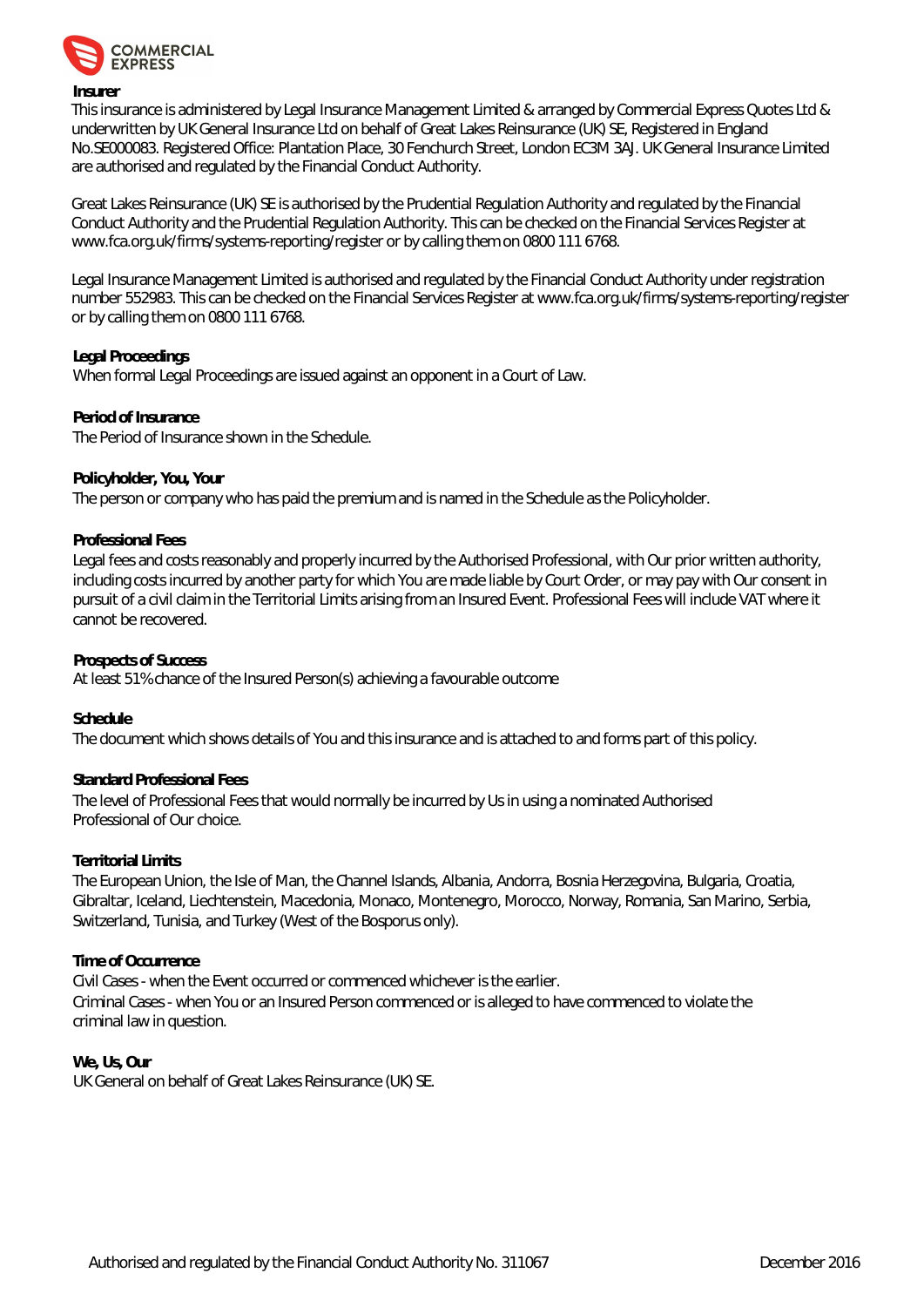

# **COVER**

You have paid the premium and supplied to Us a proposal and declaration or other information which shall be the basis of this contract and be incorporated in this policy.

Upon payment of the policy Excess if applicable, We will indemnify You in accordance with Our Standard Professional Fees and where requested by You any other Insured Person up to the Limit of Indemnity subject to the terms, conditions and exclusions of this policy, against Professional Fees arising from an Insured Event within the Territorial Limits where You notify Us during the Period of Insurance and within 30 days of the Time of Occurrence of the Event.

# **INSURED EVENT**

| Section 1 - Personal Injury                                                                                                                        |                                                                                                                                                                      |
|----------------------------------------------------------------------------------------------------------------------------------------------------|----------------------------------------------------------------------------------------------------------------------------------------------------------------------|
| What is Covered?                                                                                                                                   | What is Excluded?                                                                                                                                                    |
| Pursuing a civil claim following an Event involving the Insured<br>Vehicle and resulting in the death of or bodily injury to an<br>Insured Person. | Excluding:-<br>1. any injury or illness not caused by a sudden or<br>specific accident;<br>2. any claim arising from a stress or psychological<br>related condition. |

| Section 2 - Uninsured Loss Recovery                                                                              |                   |
|------------------------------------------------------------------------------------------------------------------|-------------------|
| What is Covered?                                                                                                 | What is Excluded? |
| An Event involving the Insured Vehicle and resulting in<br>uninsured losses being incurred by an Insured Person. |                   |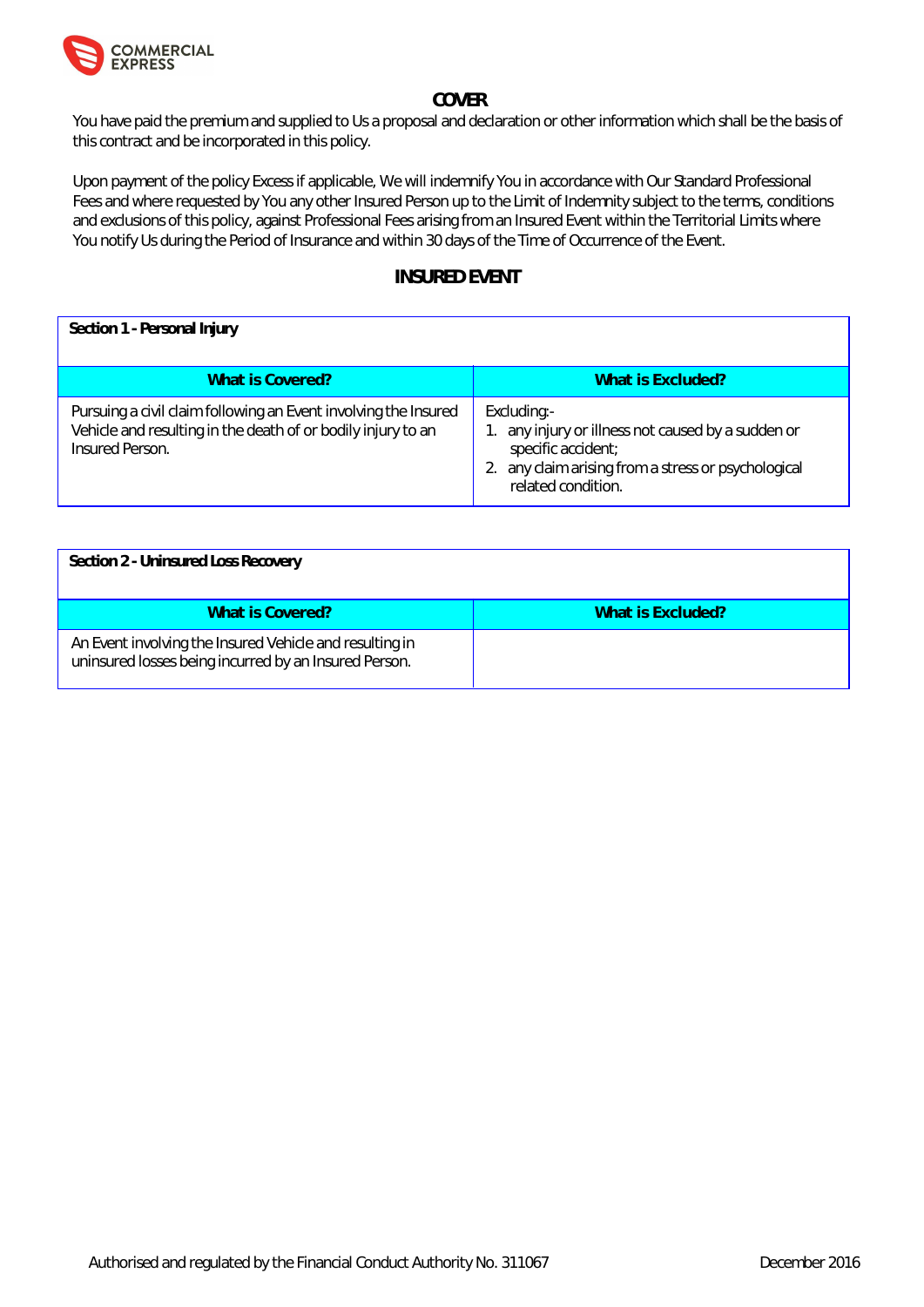

# **GENERAL POLICY EXCLUSIONS**

This insurance does not cover:-

- 1. Professional Fees incurred:
	- a) in respect of any Event where the Time of Occurrence commenced prior to the commencement of the insurance;
	- b) where the Insured Person should have realised when purchasing this insurance that a claim under this insurance might occur;
	- c) before Our written acceptance of a claim;
	- d) before Our approval or beyond those for which We have given Our approval;
	- e) where You fail to give proper instructions in due time to Us or to the Authorised Professional;
	- f) where You are responsible for anything which in Our opinion prejudices Your case;
	- g) if You withdraw instructions from the Authorised Professional, fail to respond to the Authorised Professional, withdraw from the Legal Proceedings or the Authorised Professional refuses to continue to act for You;
	- h) where You decide that You no longer wish to pursue Your claim as a result of disinclination. All costs incurred up until this stage will become Your Responsibility;
	- i) in respect of the amount in excess of Our Standard Professional Fees where You have elected to use an Authorised Professional of Your own choice;
- 2. the pursuit continued pursuit or defence of any claim if We consider it is unlikely a sensible settlement will be obtained or where the likely settlement amount is disproportionate compared with the time and expense incurred;
- 3. claims which are conducted by You in a manner different from the advice or proper instructions of Us or the Authorised Professional;
- 4. appeals unless You notify Us in writing of Your wish to appeal at least six working days before the deadline for giving notice of appeal expires and We consider the appeal to have reasonable Prospects of Success;
- 5. any Professional Fees and expenses that could have been recovered under any other insurance except beyond the amount which would be payable under such insurance had this policy not been effected;
- 6. damages, fines or other penalties You are ordered to pay by a Court, tribunal or arbitrator;
- 7. claims arising from an Event arising from Your deliberate act, omission or misrepresentation;
- 8. any dispute relating to written or verbal remarks which damage Your reputation;
- 9. any Professional Fees relating to Your alleged dishonesty or deliberate and wilful criminal acts or omissions;
- 10. Professional Fees arising directly or indirectly from computer software except operating systems and packaged software that have not been tailored by the supplier to Your own requirements;
- 11. Legal Proceedings outside the Territorial Limits and proceedings in constitutional international or supranational Courts or tribunals including the European Court of Justice and the Commission and Court of Human Rights;
- 12. a dispute which relates to any compensation or amount payable under a contract of insurance;
- 13. a dispute with Us not dealt with under the Arbitration condition;
- 14. any dispute relating to patents, copyrights, trade or service marks, registered designs, passing off intellectual property trade secrets or confidential information;
- 15. an application for judicial review;
- 16. any Professional Fees incurred in defending or pursuing new areas of law or test cases;
- 17. any claim directly or indirectly arising from an allegation of mis-selling or mismanagement of financial services or products;
- 18. any matter in respect of which an Insured Person is entitled to Legal Aid where Our liability shall be limited to the sum equal to any assessed income based contribution payable by the Insured Person towards Professional Fees incurred under the Crown Court Means Testing scheme where this applies;
- 19. any claim where Your motor insurer is entitled to repudiate Your motor policy or refuses settlement of Your claim;
- 20. UbmWU]a k∖YfYUb ‡ogi fYXDYfgcb fbchVY]b[ h\YDc`]Wh\c`XYfŁ]g`Xf]j ]b[ i bXYf U`Xf]j ]b[ ch\Yf`WlfgfiYl hYbg]cb hc their motor insurance policy;
- 21. claims arising out of the use of an Insured Vehicle by an Insured Person for racing, rallies, trials or competitions of any kind;
- 22. travelling expenses, subsistence allowance or compensation for absence from work in pursuit of an Insured Person's claim;
- 23. any claim if an Insured Person has never held (or has been disqualified from holding or obtaining) a driving licence at the time of the Event;
- 24. claims made by an Insured Person against any authorised passenger in the Insured Vehicle;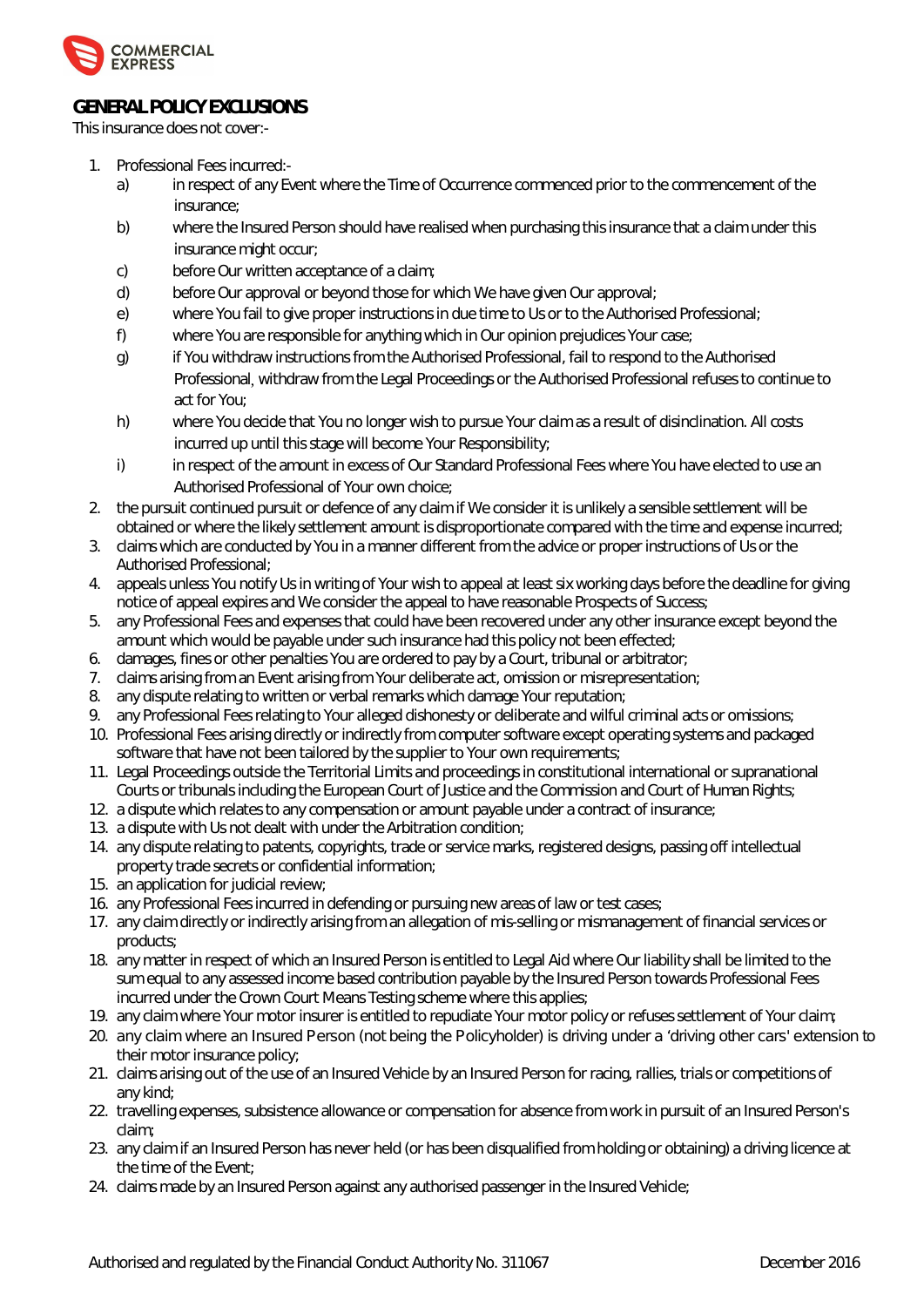

- 25. claims for passengers where there is a conflict of interest between You or the authorised driver and any other passenger(s);
- 26. any claim arising from a contractual relationship.
- 27. Electronic Data

Any consequence, howsoever caused, including but not limited to Computer Virus in Electronic Data being lost, destroyed, distorted, altered, or otherwise corrupted.

For the purposes of this Policy, Electronic Data shall mean facts, concepts and information stored to form useable for communications, interpretations, or processing by electronic or electromechanical data processing or other electronically controlled hardware, software and other coded instructions for the processing and manipulation of data, or the direction and manipulation of such hardware.

For the purposes of this Policy, Computer Virus shall mean a set of corrupting, harmful, or otherwise unauthorised instructions or code, whether these have been introduced maliciously or otherwise, and multiply themselves through a computer system or network of whatsoever nature.

28. Radiation

Any direct or indirect consequence of: Irradiation, or contamination by nuclear material; or The radioactive, toxic, explosive or other hazardous or contaminating properties of any radioactive matter; or Any device or weapon which employs atomic or nuclear fission or fusion or other comparable reaction or radioactive force or matter.

29. Terrorism

Any direct or indirect consequence of terrorism as defined by the Terrorism Act 2000 and any amending or substituting legislation.

An act of terrorism includes any act, or preparation in respect of action, or threat of action designed to influence the government de jure or de facto of any nation or any political division thereof, or in pursuit of political, religious, ideological, or similar purposes to intimidate the public or a section of the public of any nation by any person or group(s) of persons whether acting alone or on behalf of or in connection with any organisation(s) or government(s) de jure or de facto, and which:

I. involves violence against one or more persons; or

- II. involves damage to property; or
- III. endangers life other than that of the person committing the action; or
- IV. creates a risk to health or safety of the public or a section of the public; or V. is designed to interfere with or to disrupt an electronic system.
- is designed to interfere with or to disrupt an electronic system.

This policy also excludes loss, damage, cost, or expense directly or indirectly caused by, contributed to by, resulting from, or arising out of or in connection with any action in controlling, preventing, suppressing, retaliating against, or responding to any act of terrorism.

30. War

Any direct or indirect consequence of war, civil war, invasion, acts of foreign enemies (whether war be declared or not), rebellion, revolution, insurrection, military or usurped power, or confiscation, nationalisation, requisition, destruction of or damage to property by or under the order of any government, local or public authority.

# **POLICY CONDITIONS**

#### **Alteration of Risk**

You shall notify Us immediately of any alteration in risk which materially affects this insurance.

**Observance**

Our liability to make any payment under this policy will be conditional on You complying with the terms and conditions of this insurance.

**Claims**

You must tell Us in writing within 30 days about any matter which could result in a claim being made under this policy, and must obtain in writing Our consent to incur Professional Fees.

We will give such consent if You can satisfy Us that there are sufficient prospects of success in pursuing or defending Your claim and that it is reasonable for Professional Fees to be paid.

We may require (at Our discretion) You at Your expense, to obtain the opinion of an expert or counsel on the merits of a claim or continued merits of a claim or Legal Proceedings. If We subsequently agree to accept or continue with the claim, the costs of such opinion will be covered.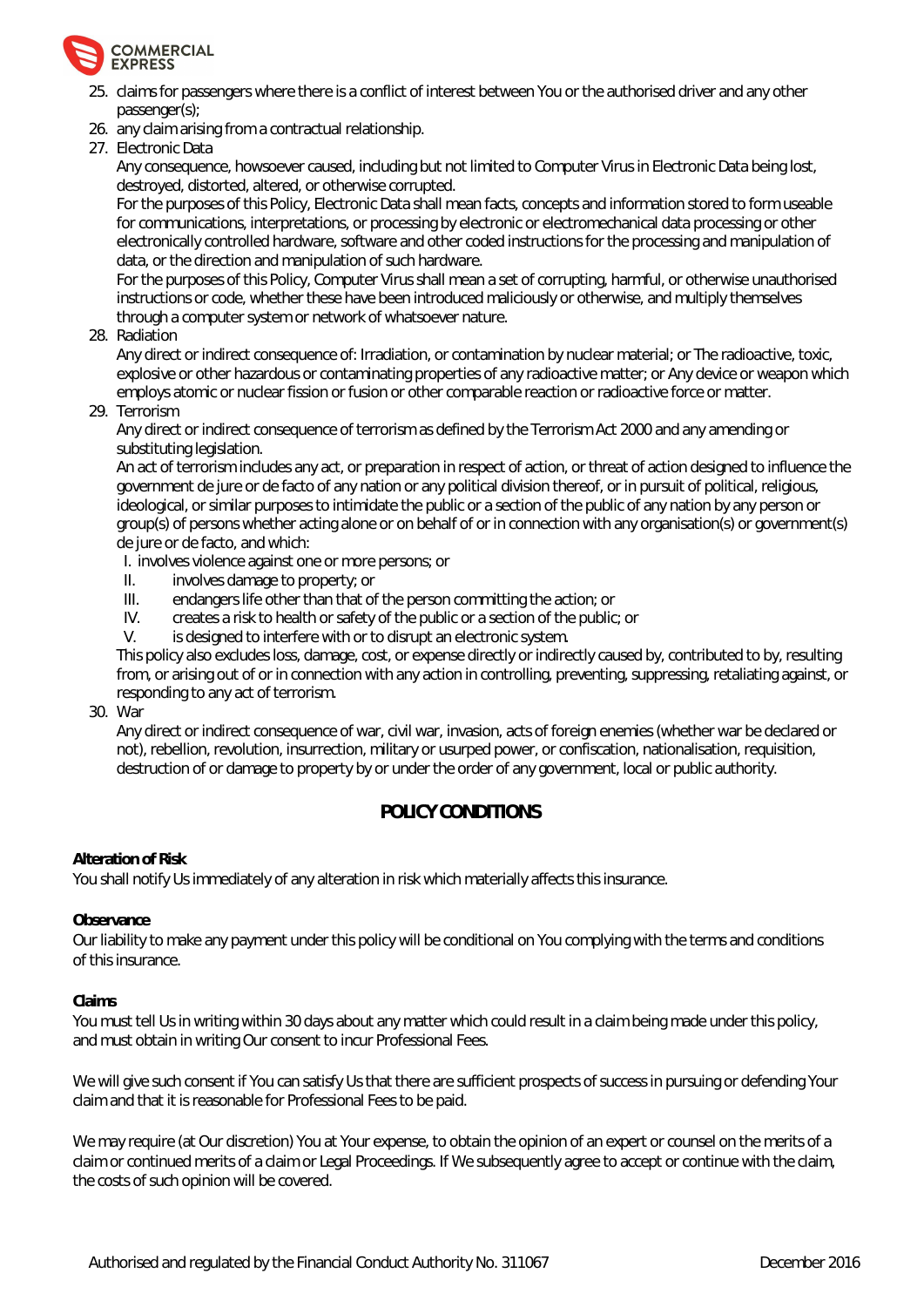

If after receiving a claim or during the course of a claim We decide that:-

- 1. Your prospects of success are insufficient;
- 2. It would be better for You to take a different course of action;
- 3. We cannot agree to the claim.

We will write to You giving Our reasons and We will not then be bound to pay any further Professional Fees for this claim.

We may limit any Professional Fees that We will pay under the policy in the pursuit, continued pursuit or defence of any claim:-

- 1. If We consider it is unlikely a sensible settlement will be obtained; or
- 2. There is insufficient prospects of obtaining recovery of any sums claimed; or
- 3. Where the likely settlement amount is disproportionate to the time and expense necessary to achieve a settlement.

Alternatively where it may cost Us more to handle a claim than the amount in dispute We may at Our option pay to You the amount in dispute which shall be deemed to represent full and final settlement under this policy providing that all the terms and conditions of this policy have been complied with.

In the event that You make a claim under this policy which You subsequently discontinue due to Your own disinclination to proceed, any legal costs incurred to date will become Your own responsibility and will be required to be repaid to the Insurer.

UK General Insurance Ltd is an Insurers agent and in the matters of a claim act on behalf of the Insurer.

#### **Representation**

We will take over and conduct in Your name the prosecution, pursuit, defence or settlement of any claim. The Authorised Professional nominated and appointed by Us will act on Your behalf and You must accept Our nomination.

If Legal Proceedings have been agreed by Us, You may nominate Your own Authorised Professional whose name and address You must submit to Us. In selecting Your Authorised Professional You shall have regard to the common law duty to minimise the cost for Your claim. Any dispute arising from this shall be referred to Arbitration in accordance with the Policy Conditions.

Where You have elected to use Your own nominated Authorised Professional You will be responsible for any Professional Fees in excess of Our Standard Professional Fees.

#### **Conduct of Claim**

- 1. You shall at all times co-operate with Us and give to Us and the Authorised Professional evidence, documents and information of all material developments and shall attend upon the Authorised Professional when so requested at Your own expense.
- 2. We shall have direct access at all times to and shall be entitled to obtain from the Authorised Professional any information, form, report, copy of documents, advice computation, account or correspondence relating to the matter whether or not privileged, and You shall give any instructions to the Authorised Professional which may be required for this purpose. You or Your Authorised Professional shall notify Us immediately in writing of any offer or payment into Court made with a view to settlement and You must secure Our written agreement before accepting or declining any such offer.
- 3. We will not be bound by any promise or undertaking given by You to the Authorised Professional or by either of You to any Court, witness, expert or agent or other person without Our agreement.

#### **Recovery of Costs**

You should take all steps to recover costs charges, fees or expenses. If another person is ordered, or agrees, to pay You all or any costs charges, fees, expenses or compensation You will do everything possible (subject to Our directions) to recover the money and hold it on Our behalf. If payment is made by instalments these will be paid to Us until We have recovered the total amount that the other person was ordered, or agreed to pay by way of costs, charges or fees.

#### **Arbitration**

Any dispute between You and Us, which is not solved by the policy, will be governed by the laws of England and Wales and shall be referred to a single arbitrator who shall either be a solicitor or barrister on whom we both agree. If we cannot agree, one will be nominated by the Law Society. Where appropriate the dispute will be resolved on the basis of written submissions. The costs of resolving the dispute will be met in full by the party against whom the decision is made. If the decision is not clearly made against either party, the arbitrator shall have the power to apportion costs.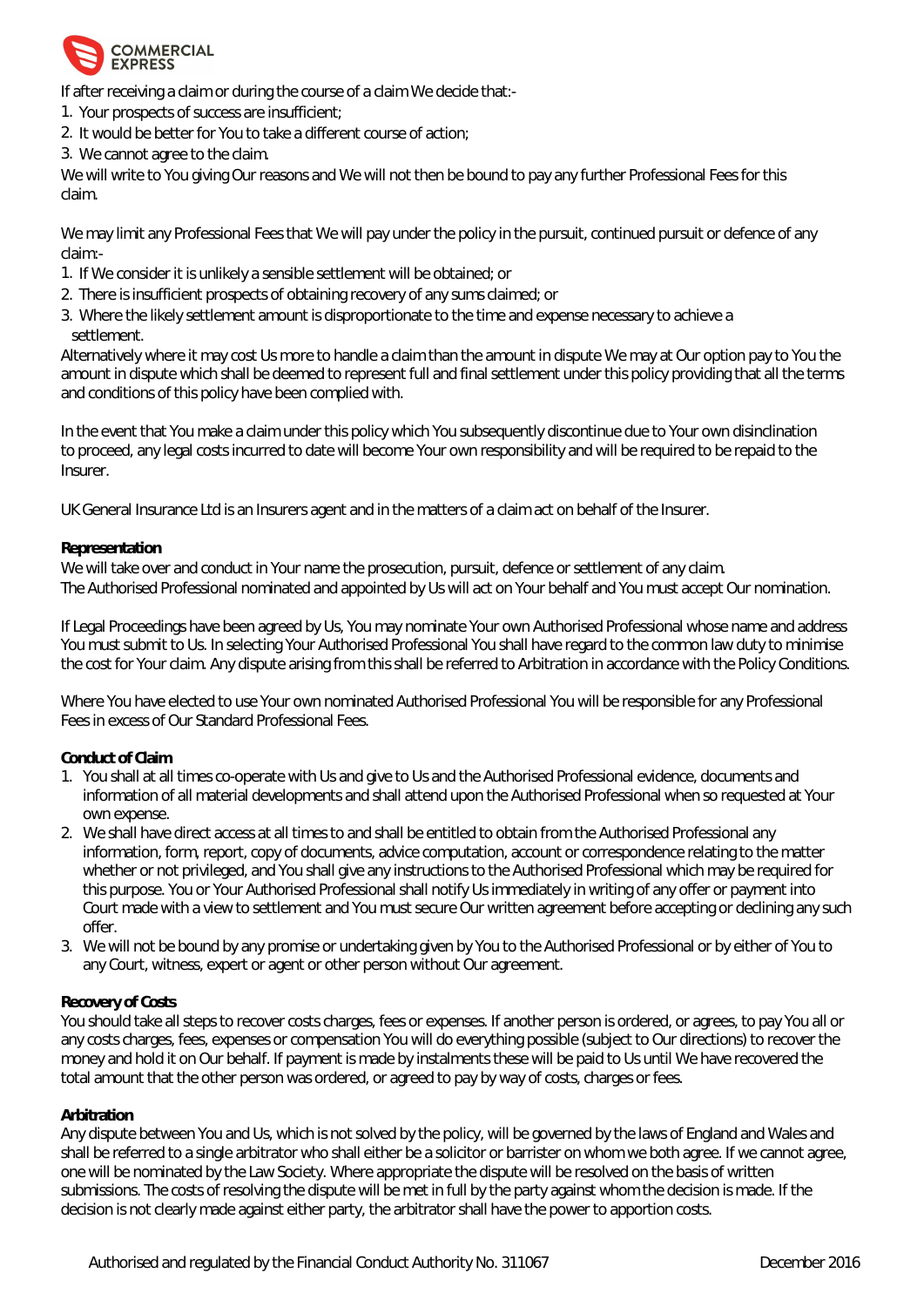

#### **Fraud**

We have the right to refuse to pay a claim or to void this insurance in its entirety if You make a claim which is in any respect false or fraudulent.

#### **Data Protection Act 1998**

The data supplied by You will only be used for the purposes of processing Your policy of insurance, including underwriting, administration and handling any claim which may arise. The data supplied will not be passed to any other parties other than those which We have mentioned herein.

You are entitled upon the payment of an administration fee to inspect the personal data which We are holding about You. If You wish to make such an inspection, You should contact Legal Insurance Management Ltd, 1 Hagley Court North, The Waterfront, Brierley Hill, West Midlands DY5 1XF.

We may respond to enquiries by the Police concerning Your policy in the normal course of their investigations. Where it is necessary to administer Your policy effectively or to protect Your interests or for fraud prevention and detection purposes, We may disclose data You have supplied to other third parties such as solicitors, other insurers, law enforcement agencies, etc.

#### **Contracts (Rights of Third Parties) Act 1999**

Unless expressly stated nothing in this insurance contract will create rights pursuant to the Contracts (Rights of Third Parties) Act 1999 in favour of anyone other than the parties to the insurance contract.

#### **Acts of Parliament**

Any reference to Act of Parliament within this policy shall include an amending or replacing Act and shall also include where applicable equivalent legislation in Scotland, Northern Ireland, the Channel Islands, the Isle of Man and under European Law where applied in the United Kingdom.

#### **Notices**

Any letter or notice concerning this insurance will be properly issued if it is sent to the last known address of the person intended to receive it.

#### **Due Care**

You must take all due care to prevent incidents that may give rise to a claim and to minimise the amount payable by Us.

#### **Cancellation**

We hope You are happy with the cover this policy provides. However, if after reading this policy, this insurance does not meet with Your requirements, please return it to Your Agent within fourteen (14) days of issue and We will refund Your premium provided You have not submitted a claim.

The Insurer shall not be bound to accept renewal of any Insurance and may at any time cancel any insurance document by giving 14 days notice in writing where there is a valid reason for doing so. A cancellation letter will be sent to the Insured at their last known address. Valid reasons may include but are not limited to:

- a) Fraud
- b) Non-payment of premium
- c) Threatening and abusive behaviour
- d) Non-compliance with policy terms & conditions

Provided the premium has been paid in full the Insured shall be entitled to a proportionate rebate of premium in respect of the unexpired period showing on the insurance.

#### **Claims Notification & Advice Helpline Services**

The Legal Advice Helpline Service provides advice on any legal problem affecting the Policyholder. All potential claims must be reported initially to the appropriate Claims Notification Helpline for advice and support.

**Legal Claims Notification & Advice Helpline Number: 0344 800 0128.** 

We will not accept responsibility if the Helpline Services fail for reasons beyond Our control.

# **Law**

This policy shall be governed by and construed in accordance with the Law of England and Wales unless the Policyholder's habitual residence (in the case of an individual) or central administration and/or place of establishment is located in Scotland in which case the law of Scotland shall apply. In the event of the place of establishment being situated in the Channel Islands the relevant law governing the Channel Islands shall apply.